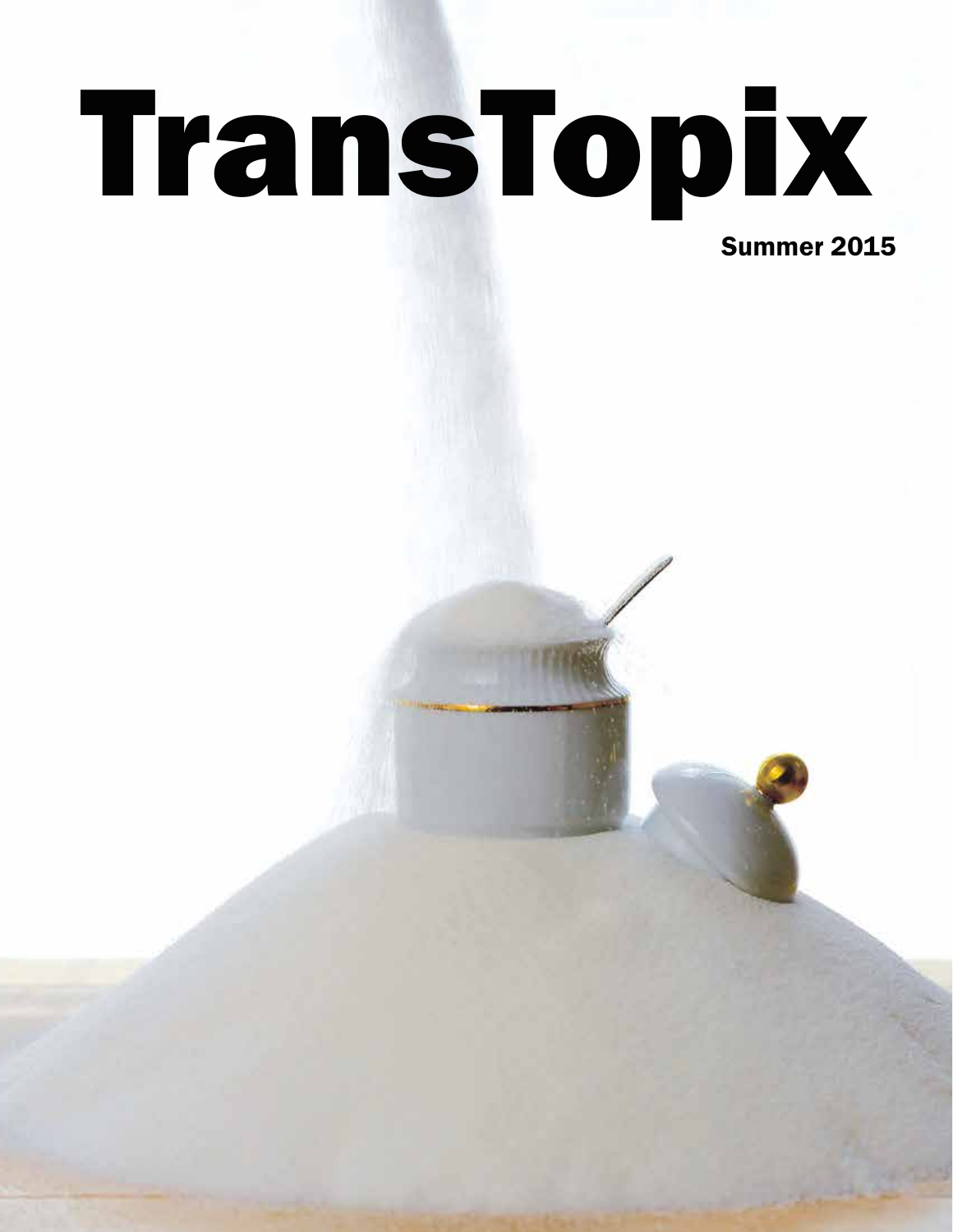## **Safety is integral to our culture** President's Corner

eadership in safety is a cultural belief that resonates with all of our other cultural beliefs. Just look at the box on this page and you will understand the interaction between safety and each of our cultural beliefs. L

In this issue of *TransTopix*  we see comments from Transystems people, our customers and law enforcement about the value they place on



the Transystems focus on safety.

Emphasis on each of our cultural beliefs will change from time to time

but safety always will be at the top of the list. **Scott** 

One of our goals is to be fully staffed. Our safe culture plays a big role in retaining and recruiting new employees.

When we offer a safe place to work, more of our people return to us. Please see the remarks about safety by Jean Sulzbach and Greg Jenson in other parts of this edition.

I want to share with you a number of short stories about real, safety-related events. These stories reinforce our



**Red River Valley drivers Terrie Anderson and Ray Deleon put Transystems safety training to use when rescuing the driver of an overturned concrete mixer truck.**

cultural belief in the importance of being leaders in safety. We take action and respectfully address unsafe acts and conditions.

I invite you to share your own stories about safety for future issues of *TransTopix*.

Safety is paramount at Transystems. Every day, we have reports to prove it. But it's not every day that the company's safety training saves a life. That is what happened in June in the Red River Valley.

While on a CDL training course check ride, trainer Ray Deleon and student Terrie Anderson came upon an overturned concrete mixer truck. They stopped, secured the scene and called 9-1-1, all

#### See SAFETY, next page

#### Cultural Beliefs

**Leader of Safety:** I take action and respectfully address unsafe acts and conditions.

**My Voice Will be Heard**: I seek information, listen to others and share my ideas.

**Own It**: I choose to stay above the line and always ask, "What else can I do?"

**Innovate**: I explore and share my ideas.

**Unleash Potential**: I am eager to learn. I am eager to teach. I am eager to grow.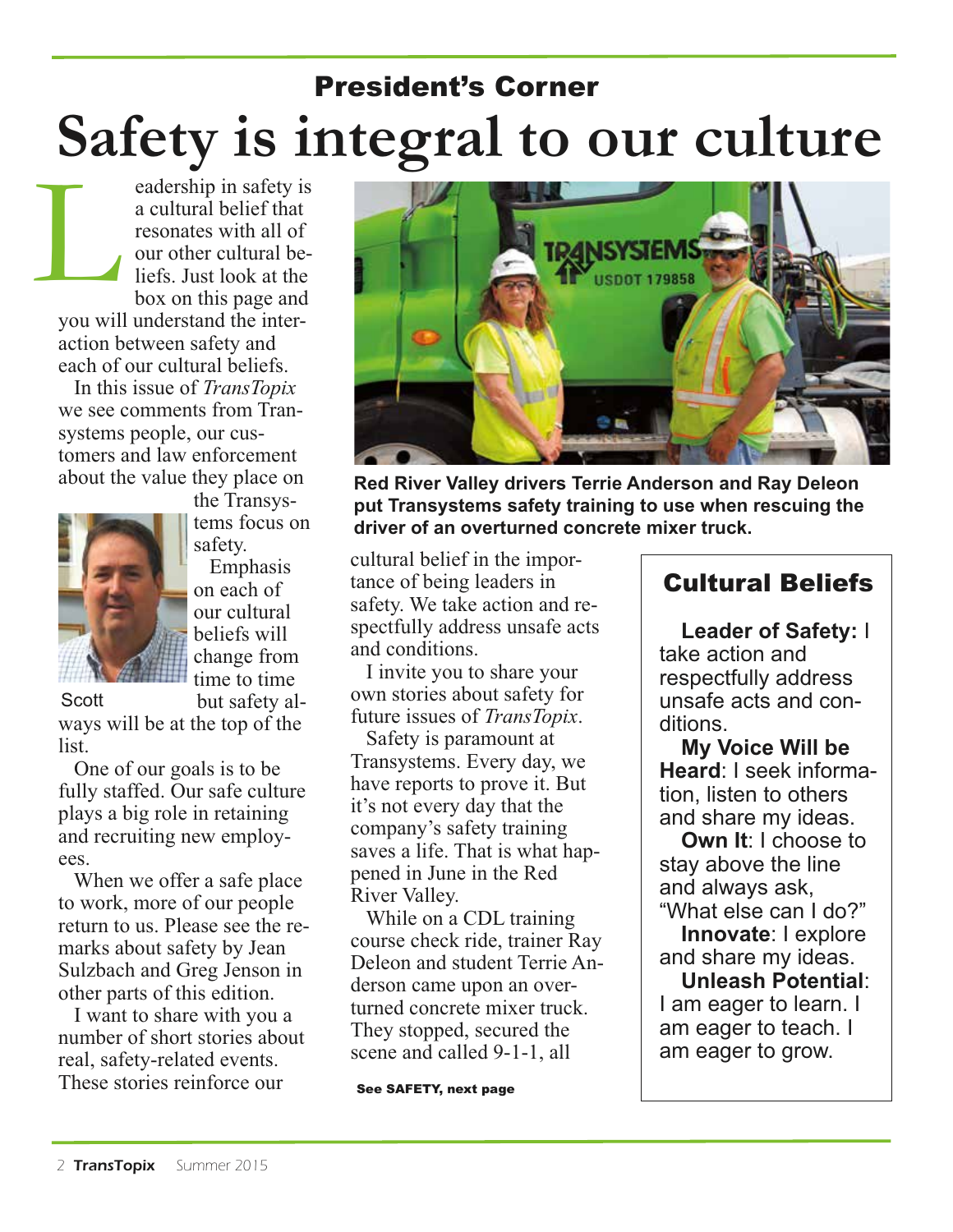## Safety

Continued from Page 2 according to established safety protocol. Then they saved the driver's life.

The driver's seat belt was choking him. Ray and Terrie cut him free and safely moved him out of the truck before clearing his airway so he could breathe.

The heroic actions of Ray and Terrie show a high commitment to Transystems values and commitment to leadership and safety.

#### Loading zone rules

"During the last sugar beet campaign, a first-year employee proved that safety training pays off," Minnesota Division Manager Mike Rood said.

The new loader operator attended the safety orientation and took it to heart.

"He understood our loading zone concept and how it works," Mike said. "If anyone comes into your zone without approval, you put the bucket down, shut the loader off and stop."

That is what the new employee did when a pickup truck drove inside the cones marking his zone.

The visitor was not wearing proper PPE and had not announced his arrival. He could have been a curious passerby. The operator stopped the operation and let the person know that he was in a loading zone and personal protective gear is required in this area.

It turned out to be a representative from Southern Minnesota Beet Sugar Cooperative, our customer. The representative appreciated the operator's adherence to company safety procedures.

"I'm proud of what the operator did. I heard back from Southern Minn officials that they appreciated how the incident was handled," Mike said. "Our customer said that we are setting the gold standard for safety. This was a boots-on-the-ground safety story showing how it's done at Transystems."

It's not the only safety tale Mike had to share. During one campaign, a school crossing guard showed up at Mike's office to compliment Transystems on the way drivers behaved in the school zone. Another time, a Renville law enforcement official tracked Mike down to say thanks to Transystems' drivers who never failed to stop for a full three seconds at a stop sign.

"I don't have to worry about those green trucks," the official told Mike.

#### No price tag on safety

In the Rocky Mountain Division, safety always comes

first, even when it costs us money.

Driver Ron Toscano is proof of that philosophy.

"Ron, a fairly new driver, had just loaded his trailer at the coal mine when he noticed that the parking brake on the mine's loader was not holding," Division Manager Steve Torix said. "He put the loader out of service, as safety rules mandate.

"It affected us," Steve said. "We didn't have another loader to load the coal. Ron did the right thing in shutting the operation down until the loader was fixed."

#### No losses

In the Idaho Division, the numbers tell the story.

"We wrapped up the Hailey Airport job with no losses from beginning to end," Division Manager Kevin Iversen said. "I'm proud of Aaron Woolman, who supervised the project."

I am inspired by these real safety-related stories. On many of my visits with employees I hear how important building a safe culture is to employees and their families. Transystems cares enough to build a safe culture.

I would like us to continue sharing these stories of everyone being involved in being a leader in safety. Thanks,

> *Scott Lind, President and COO*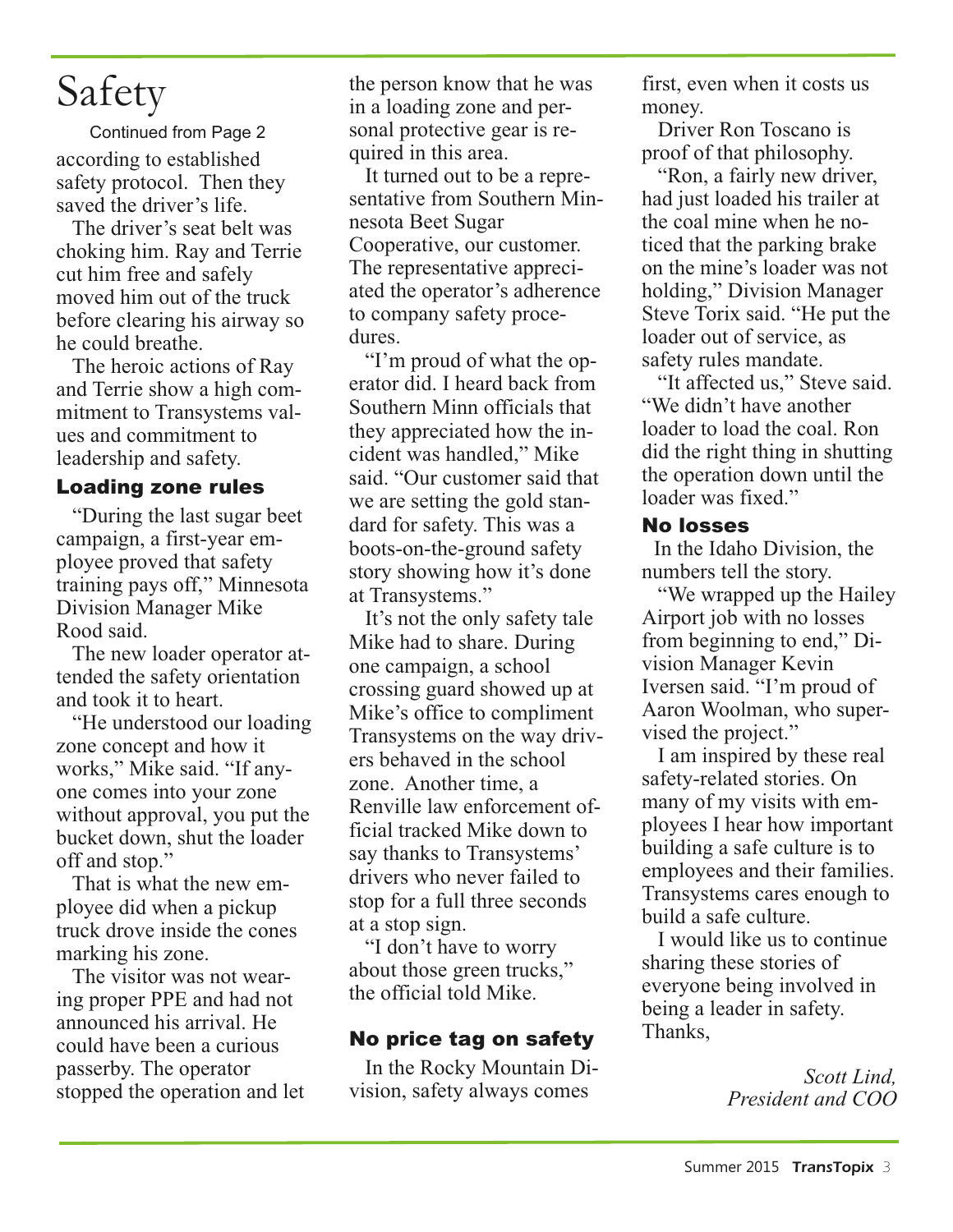## **Numbers support our safety claims**

t Transystems I do not have to look far to see leaders in safety. Indeed, I see lots of them every day. These people lead by example. They A

work safely and quietly. They are the core of the safety culture at Transystems and their



efforts are noticed and appreciated. We should do a better job of expressing ap-

preciation for the many

Rich

people who make Transystems a safe place to work.

While most people are leaders of safety by working safely and setting good examples, Transystems encourages employees to speak up and to be active in a number of

We do not just claim to be safe. The numbers support our safety record: National work. comp. factor: .85 (below 1 is good) WY work. comp. factor: .72 ND work. comp. factor: .70 FMCSA crash indicator:  $14<sup>th</sup>$  percentile (very low)

safety-related programs. Everyone completes the safety audit. Some choose to participate in safety committees. Transystems always is open to input on safety. People who actually perform the work are in the best position to assess safety risks and to suggest better gear or practices.

Safety at Transystems is not a slogan – it is a process.

Some may wonder why we have SOPs (standard operating procedures) for tasks as simple as entering and leaving a tractor or loader cab and stopping at intersections. We know that when everyone follows the same, safe procedures all of us are safer.

Transystems'safety department plays an active role in developing and training on safe operating procedures. The safety orientation is an important part of training.

Going forward, the safety orientation emphasizes obtaining from every Transystems employee a personal commitment to working safely. We will train on a few specific procedures but we will spend more time talking with employees about the importance of the personal commitment to safety.

> *Rich Carl, Vice President of Safety*

# T **Dave and Ryan leading the safety charge**

local driver in Southern Minnesota, Dave joined Transystems' RRV Division in 2006 as a driver. He moved

o be a leader in safety as a company, Transystems must support those who lead our employees in safety.

Dave Elsing and Ryan Fiala, Division Safety Managers for the Red River Valley and Idaho Divisions, lead that safety charge.

Living the culture After 12 years as an over-theroad trucker and eight as a



Dave

into hauling heavy equipment for the company and then stepped up to become a substitute supervisor and supervisor for construction. Six years ago, he accepted the post of Division Safety Manager.

"From the beginning, I liked the way Transystems lived by its safety culture," Dave said. "I agreed with it and I adopted it. Once it's in your blood, it never goes away."

Dave is making sure that safety bug gets into the blood of every RRV employee.

See OUR CULTURE, next page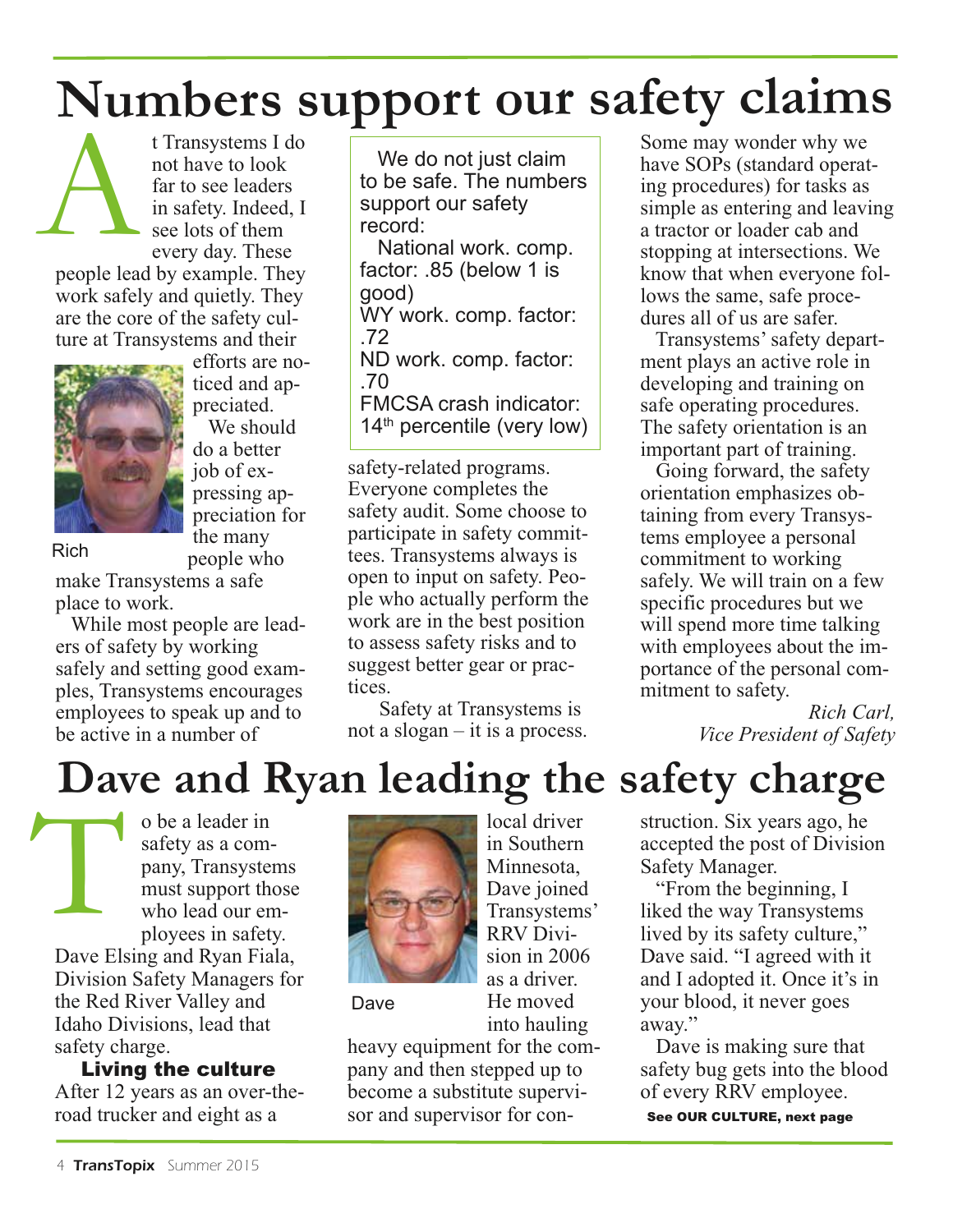## Our culture

Continued from Page 4

It's working. Dave told the story of arriving on an accident scene in a construction zone on Interstate 29 in North Dakota. Transystems vehicles were traveling through the construction zone. When Dave asked the North Dakota patrol officer if he would like Transystems trucks to find an alternate route, the trooper said no.

"He said, 'I want your trucks to keep running. I trust your drivers and they are helping us control traffic by maintaining a safe speed." "It was amazing," Dave said. "The patrol felt safer with us on the road when they were working the accident.

"Our people always slow down to 30 mph and put on their flashers at any accident scene or danger zone," he added.

Those learned behaviors start early in Transystems. The RRV is in the middle of its second CDL class this season, with hopes of one more class before the sugar beet campaign begins.

Those classes are one area where the seeds of the safety culture are planted.

"Most of the people who come to the class have little or no experience in trucking. While the standard 15-day driver training schools teach the basics, our trainers go beyond that," Dave said. "We do it to a higher level, providing new drivers with more real world experience."

Fifty percent of the class time is spent behind the wheel of a truck with one-on-one trainers riding shotgun. "They learn the skills and techniques to become professional drivers," Dave said.

The remainder of the class time is spent learning the regulations and other skills that are necessary.

"We teach all the techniques to be a good driver. The training then continues as the new drivers move on to actual work projects," Dave said.

To hone further new and existing drivers'skills, the division plans to bring in a simulator to teach how to drive in winter conditions.

"The simulator feels like you are really driving a truck," Dave explained. "A driver can see what it feels like in icy conditions. With the simulator, a driver can make a mistake and nobody gets hurt. Sometimes we learn best from our mistakes. It's far better to jack-knife on the simulator than on the road."

Dave attributes much of success of the company's safety program to his team of driver trainers.

"The trainers do an outstanding job. They have grown and help explain our culture of safety to new drivers. The trainers are excited to go out and train people and

share our culture of safety." During his years as Division Safety Manager, Dave has seen significant improvement in the acceptance and embracing of that safety culture.

"Now employees ask to do additional safety audits each month. That's great."

Employees are the experts when it comes to our processes and procedures, Dave added. Years ago, people would report unsafe conditions. Now they feel more engaged. Not only do they report unsafe conditions, and propose remedies, they also correct unsafe conditions.

"Safety is important, but safety has to work with operations. The two have to work hand-in-hand," Dave said. That is where we depend on our professional people.

A good example was on the Murdo, SD construction project.

Our technicians and drivers helped develop a whisker set up to ensure that the tractor and trailer were correctly aligned when unloading. They even made a video for drivers using the new Volvo tractors. Another part of being a leader in safety is including safety for all, not just Transystems employees.

An example Dave mentioned was one of work on summer construction where aggregate is hauled 24-7.

"Our drivers asked for ways

See OUR CULTURE, next page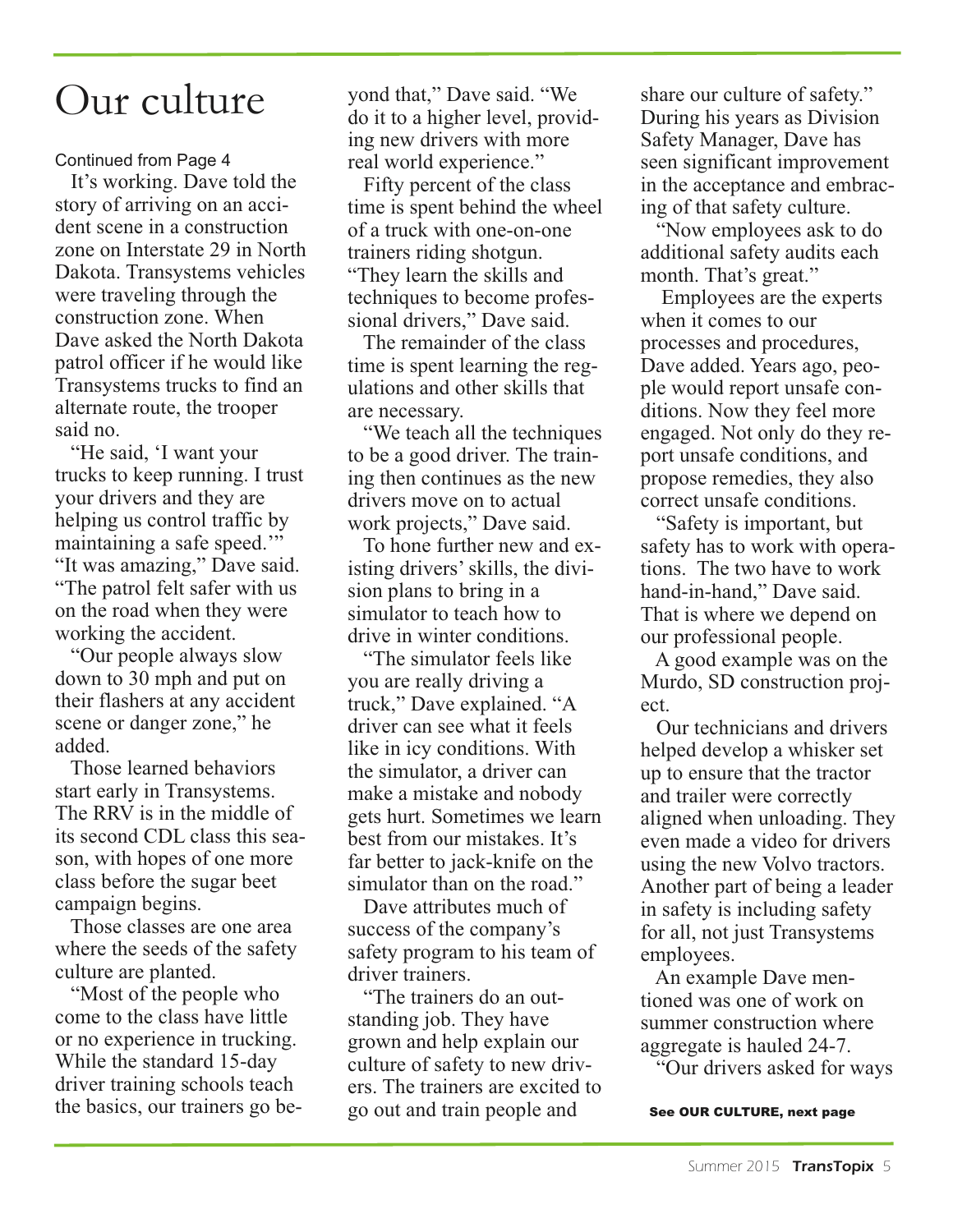## Our culture

Continued from Page 5 to make the customer's employees more visible in the dark."

They also worked together to ensure that the hand signals used between employees and customers were consistent and clear. "We worked with our customer to make it safer for all of us."

These examples demonstrate that Transystems people are leaders in safety.

#### Staying safe in Idaho

When Ryan stepped into the Division Safety Manager job in Idaho six years ago, he brought with him <sup>a</sup> background in business and sales. That background helps him keep an open mind when it comes to new ideas.

"We are always learning. It's challenging," he said. "You will never know everything there is to know about safety. But we are constantly reviewing how we do things and listening to our people. There's <sup>a</sup> lot of research that goes into our safety programs to help us evaluate and find new ways to do things."

Constantly keeping an eye on the safety ball has paid off with positive feedback from satisfied customers.

The Idaho Division is working <sup>a</sup> summer project on the Mountain Home Air Force Base under the supervision of the Army Corps of Engineers.

"An Army Corps member



told us that out of all the jobs they've done with contractors and companies, Transystems stands out

Ryan

because of the emphasis we pu<sup>t</sup> on safety and doing the job properly. They are very, very impressed with Transystems and how we do our work. Operations and safety are par<sup>t</sup> of the job. They value the steps we take to ensure our employees do the job well and safely."

The Idaho Division constantly is looking for ways to improve safety. This year, the division continues tests on loader steps to enhance the safety of employees entering and exiting loaders.

"We are testing to ge<sup>t</sup> <sup>a</sup> true picture of how the prototype stairs work," Ryan said.

Ryan also pointed out the increasing success of the electronic safety audit process.

"The electronic audits were challenging when we started, but we are moving forward with <sup>a</sup> more polished product," he said. "Our follow through is better than it used to be on the audits. Now our employees know we are looking at the audits and doing something to correct defects."

That has paid off. Loss rates have dropped and safety ratings have improved. "Our frequency of loss is better by eight percen<sup>t</sup> this year over

last," Ryan noted.

He attributes some of that success to focusing on why we do our processes and to <sup>a</sup> managemen<sup>t</sup> team that consistently hires competent people. Improved training, including <sup>a</sup> turning course that all drivers take, helps too.

You can hear the payoff as the drivers communicate by radio during summer construction, Ryan said.

"They are looking out for each other, quickly pointing out hazards on the road," he said. "They are also quick to say, 'That's not how we do it at Transystems,' if they spo<sup>t</sup> <sup>a</sup> safety problem. When the supervisors aren't at hand, drivers and loader operators step up and correct unsafe behavior or offer coaching."

You need look no further than the success of the company's summer work to see how that pays off.

Aaron Woolman supervised the Hailey Airport job in Idaho. The job went loss-free from beginning to end.

The Idaho Division sent new managers out to help on construction in North Dakota. Jeff Thomas and Dave Wedel were green managers on their first summer project and they did <sup>a</sup> grea<sup>t</sup> job."

"It is <sup>a</sup> tribute to quality people and quality training. It is teamwork in action when employees are willing to step up, complete <sup>a</sup> job and do it right ... and do it safely." Ryan said. "It takes <sup>a</sup> lot of effort from lots of people."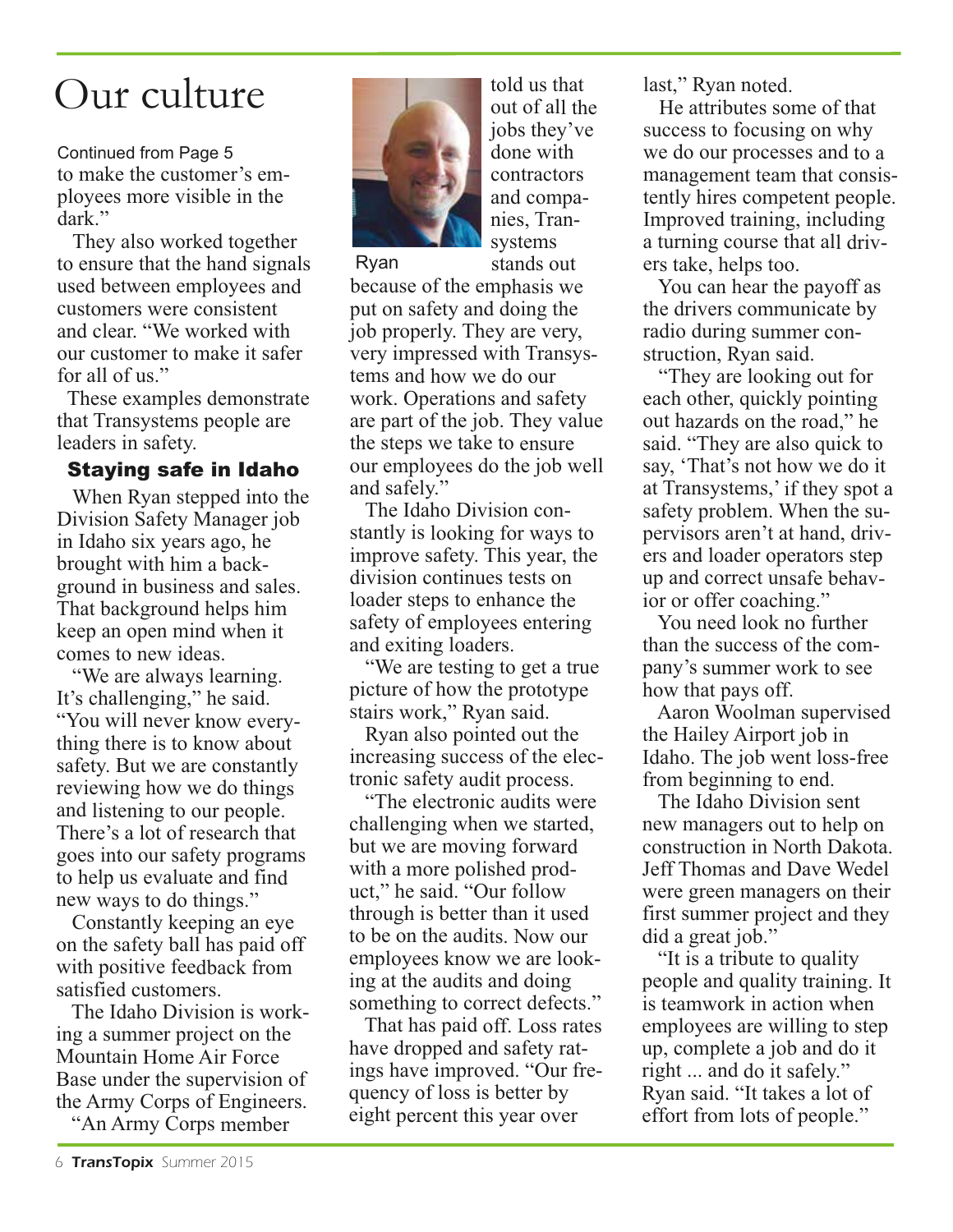## **All the way from seed to sugar bowl**

#### 'Sugar is the standard by which all other sweeteners are measured.''

he next time you stir <sup>a</sup> spoonful of sugar into your coffee, stop and think about how the sugar go<sup>t</sup> there. Most likely, it started as <sup>a</sup> tiny sugar beet seed. Iikely,

> "The beet sugar industry is <sup>a</sup> very complex operation all the way from seed development to the sugar bowl," said Darvin Hauptli, Packaging and Warehouse Manager for Southern Minnesota Beet Sugar Cooperative in Renville ,

MN.

#### Editor's note:

This is the final article that follows the production of refined sugar from the seed to the sugar bowl.

"This process goes from the seed selection made by the farmer for the in the series best sugar producing beets to Transystems safely delivering the beets to SMBSC. The ultimate goal is delivering the best and safest

product to the consumer, using the safest, most efficient and environmentally sustainable factory operation as possible," Darvin said.

"It is important to realize that this crystalized sugar is just like the sugar you buy at the grocery store and pu<sup>t</sup> on cereal," Darvin noted. "A lot



**Southern Minnesota Beet Sugar Cooperative stores refined beet sugar in 11 storage silos.**

of people, even some in our growing area, don't under-



stand that sugar comes from beets." Technology and science play <sup>a</sup> huge par<sup>t</sup> in getting sugar from <sup>a</sup> beet. After the

Darvin

beets are delivered to the factory flume, they are washed, sliced and swep<sup>t</sup> along in <sup>a</sup> steamy bath to <sup>a</sup> diffuser where raw juice is produced. That juice is purified, clarified and filtered before being softened. Next it faces the high heat of the evaporators where the thin juice is concentrated into thick juice

which is enriched with raw sugar in <sup>a</sup> scalding melter and filtered. The juice is further concentrated in large vacuum pans. Small sugar crystals are injected into the pans and the sugar crystals start to grow. A high-speed centrifuge harvests the crystals which are dried, cooled and sent to storage.

Once sugar is crystalized, it is sent to the factory's sugar storage silos.

"In the case of SMBSC, we have 11 different storage silos," Darvin said.

Sugar is pulled from the silos to the sugar warehouse where it can be packaged or loaded in bulk into rail cars or bulk trucks.

See SUGAR, next page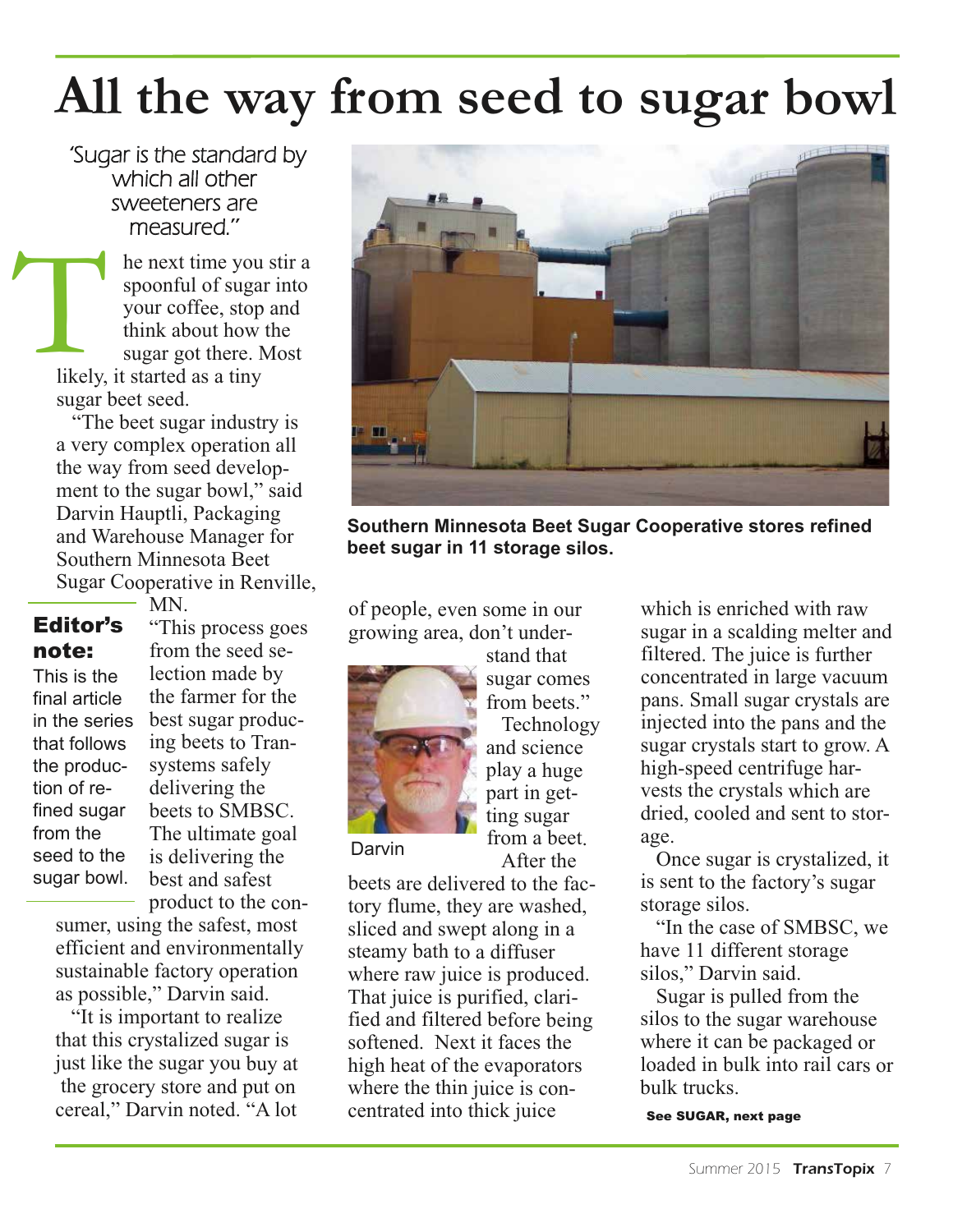## Sugar

Continued from Page 7

#### **Safe and sanitary**

"Food safety and sanitation are the most important things we do in the factory," Darvin said. "We want our customers to be comfortable and assured that we make the safest, best sugar on the market."

SMBSC takes many steps toensure that. From the time the sugar is crystalized, dried and cooled in the factory, to the time it is put in a container, the sugar is in a completely closed system. Access into any of the sugar handling areas is controlled and limited to authorized, trained personnel.

The sugar handling and loading systems are designed to ensure that the product is safe.

The systems include a series of screens for sifting. There are magnets in the system to collect metal that may be in the system and electronic metal detectors at the point of loading. All of the data generated during the sugar handling process, as well as a sugar samples taken during the loading and packaging process, is analyzed in a shipping laboratory prior to shipping, Darvin explained.

All staff members who work in the warehouse and shipping department are highly trained to recognize



**Refined beet sugar, and plenty of it, is produced by Southern Minnesota Beet Sugar Cooperative in Renville, MN.**

potential issues and take appropriate actions immediately.

#### **Out the door**

The Renville facility produces about 800 million pounds of granulated sugar each year. The factory also makes a small amount of liquid sugar.

Once the sugar is made, it's time to move it to the country's sugar bowls.

SMBSC ships sugar in 50 pound bags, 2000-pound bags, bulk liquid sugar trucks, bulk pneumatic trucks, and in rail cars.

Eighty percent of SMBSC sugar is shipped in bulk form. Half of it goes by bulk trucks which hold an average of 52,000 pounds. The rest of the bulk sugar moves by rail. A rail car of sugar holds a product weight of 220,000 pounds, Darvin explained.

"As you can see by those

weights, we load about four trucks for each railroad car. SMBSC is capable of loading and shipping about 3 million pounds of sugar each day."

Sugar that is made by SMBSC is for large food manufacturing companies throughout the Midwest, and, in some cases, on the east coast. SMBSC also operates a beet sugar factory in Brawley, CA, which serves the southwest and west coast. Sugar from beets grown in Minnesota is used by cereal manufacturers, candy companies, baking companies and other food producing companies.

"These are contracted sales with companies that, in most cases, have been doing business with SMBSC for many years," Darvin said.

"Consumers can always be assured that the purest, healthiest, best tasting sugar is in its natural state which is white crystalized beet sugar. As in all things, enjoy in moderation. Sugar is the standard by which all other sweeteners are measured.Why, then, would anyone choose another sweetener?"

*Darvin Hauptli is the Packaging and Warehouse Manager for Southern Minnesota Beet Sugar Cooperative in Renville, MN. He has served as an instructor at the Beet Sugar Development Foundation for granulation, storage and food safety.*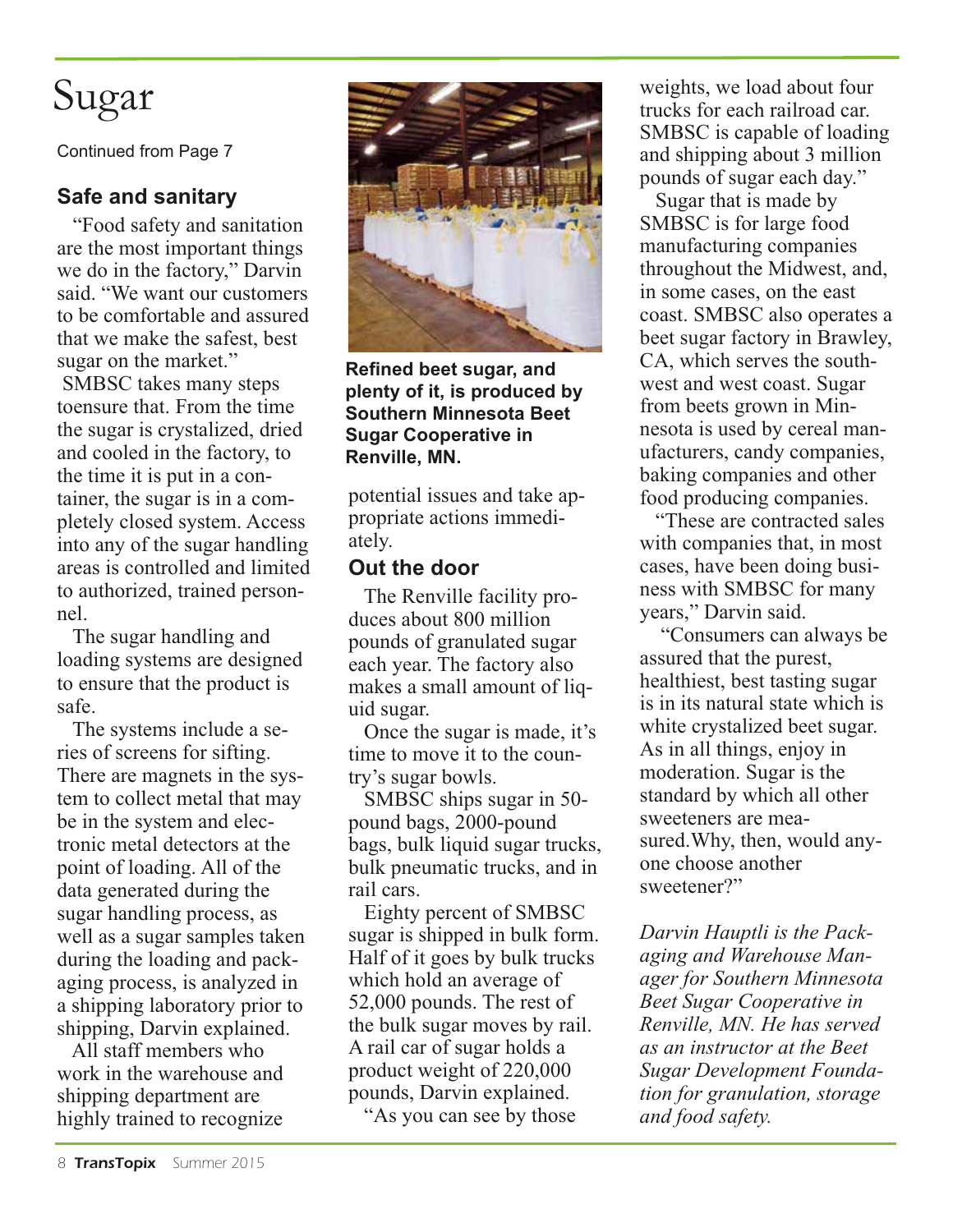## **It's not just a job, it's a career choice**

t Transystems, what starts as a job often becomes a long-term career. With the company's ever expanding schedule of summer work, drivers and loader operators are able to work year-round, not just during the beet campaigns. A

Case in point: The Red River Valley's Greg "Chaser" Jenson.

"Chaser been with us for 32 years, since we first started hauling beets in the Valley," Vice President and General Manager Troy Carl said. "He really is the kind of person who will help you out when needed. Even on short notice, he'll jump in to get a job done. He has done lots of training for us and is an excellent teacher."

While Chaser holds a spot as one of the company's most senior employees, he enthusiastically embraces anything new that comes his way.

"He's always the first to jump at a new challenge or opportunity," Troy said. "He's the kind of guy who loves new things, be it running a low-boy or loader or mobilizing equipment from one location to another. He loves traveling everywhere Transystems works and is always the first to volunteer when we have a trip on the schedule.

"He's just a great guy and a great employee," Troy said.



**Greg "Chaser" Jenson is one of Transystems longest term employees. He came to work in the Red River Valley in 1983. He is pictured with his 1,000th low-boy load, which he completed this summer.**

#### '**A fleet of Jeans'**

Jean Sulzbach has been driving for Transystems in Wyoming since 1994.

"If we had a fleet of Jeans, we'd have it easy," Rocky Mountain Division Manager Steve Torix said. "It's like watching a fine watch run. She never stops."

Last campaign, Jean ran 4,000 more miles than any other driver in Worland, Steve said. "Her fuel mileage is always good. She works on the beet campaign then slides right into whatever summer project we need her on."

Entering her 20th sugar beet campaign, Jean recalled how it all started.

"I was looking for a job, something to do in the winter," she said. "Now it's yearround work, a good career."



**Jean Sulzbach joined Transystems in Wyoming. The upcoming sugar beet campaign will be her 20th.**

She has seen plenty of turnover in her two decades working in Worland. "All the original ones I started with are long gone," Jean said. "I'm definitely the oldest one left. I'm very old on paper, but that doesn't mean a thing to me."

See CAREERS, next page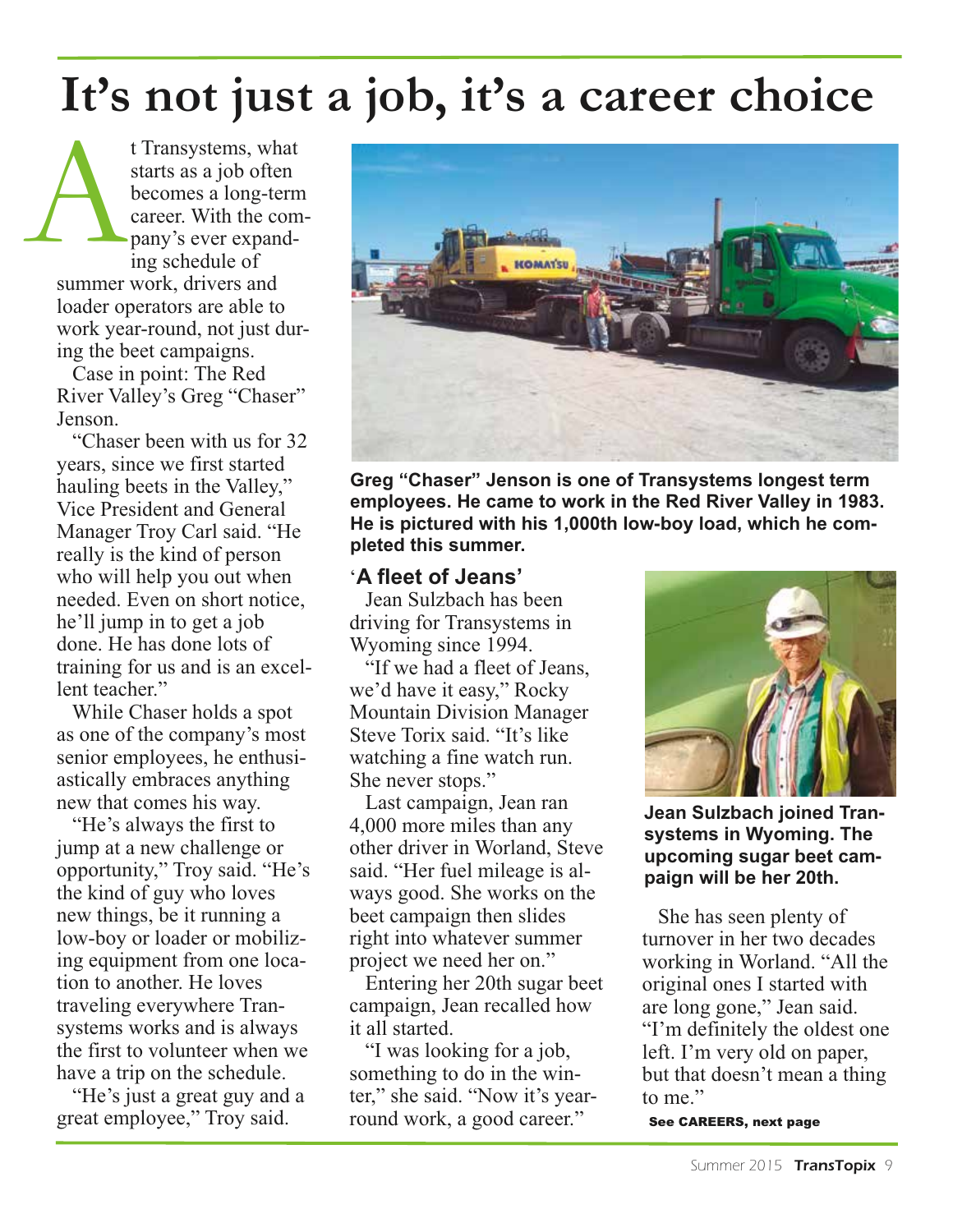## **Careers**

Continued from Page 9

The company's commitment to safety is one reason Jean has stuck around.

"When it comes to safety, Transystems does it well," she said. "I've gotta say I've worked for many supervisors and I don't have a bad thing to say about a single one of them. I don't know how they do what they do, with so many people to be hired and trained. And they keep the equipment real safe.

"I can't imagine going to work for another outfit," Jean concluded. Steve will be glad to know that.

#### **'Top notch'**

"A top notch, good hand," is how Vice President and General Manager of the Idaho Division Kevin Iversen describes David Moore, lead technician in the Paul shop. In his 11th year with Transystems, David did not realize he'd stick around so long. .

"I thought my employment would be temporary, but here I am years later," he said. He came to Transystems after serving with the Air Force.

"The best part of the job is the crew I get to work with," he said. "Everyone really works well together and we always manage to get any goal completed."

Maintaining communications is his top priority.

"The toughest part of the



**David Moore is the head technician in the Paul shop. When he came to work for Transystems more than a decade ago he thought his employment would be only temporary.**

job is getting and maintaining good communications so we all know what the priority is for any given day," he said. "Things tend to change a lot.

David and his wife Sarah live in Heyburn and have four children, Jacob, Dawson, Gabe and Samantha.

#### **'Cornerstone of the night shift'**

Loader operator and driver Mitchell Hawk has been on the job for Transystems since the company ran its first load of beets at Southern Minnesota Beet Sugar Cooperative in 2006.

"Mitchell is a cornerstone of the night shift, always stepping up to the plate when needed," Minnesota Division Manager Mike Rood said. "One time, he was half way to St. Cloud on his day off



**Mitchell Hawk has been part of the Southern Minnesota Transystems team since the company hauled its first load of beets for SMBSC.**

when I called and asked him to help out after a driver called in sick. He turned around and did it."

He not only is a reliable employee during the sugar

See CAREERS, next page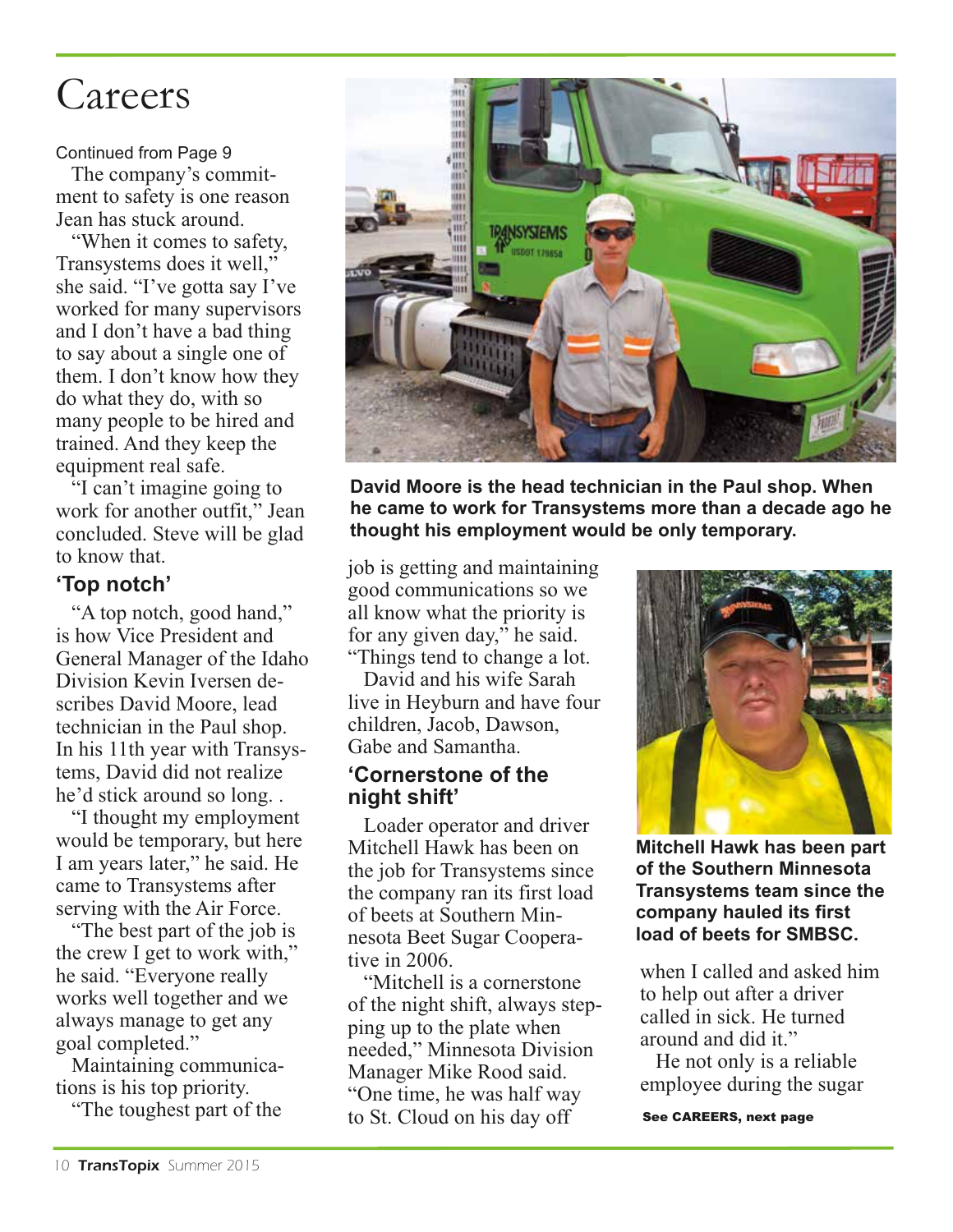## Careers

Continued from Page 10 beet campaign, he also jumps right into the summer construction season.

"This summer he started out working as a driver on the Pennington project in South Dakota," Mike said. "He did not bat an eye when we asked him to switch to running a loader."

That worked out well for Mitchell, too. He said running a loader is a little more challenging than driving a truck.

His career at Transystems was not his first job. He was a web pressman working for a newspaper in Bremerton, WA, before returning to his roots in the Midwest.

"I didn't think being a loader operator for Transystems was going to be my long-term career, but that's how it turned out," Mitchell said. "The work suits me. I like the company's emphasis on safety. Mike Rood is a good guy to work for. It's a secure job if you show up and do it right."

Mitchell does just that. "He's a quiet leader who steps in where needed with no uproar," Mike said. "He comes to work to do his job and do it well. He has increased our work force, recruiting his sister, Darcy Hawk, and nephew, Aaron Dickinson, to come drive for us."

His career with Transystems has not been without challenges. Bad weather and frozen sugar beets are tough on people and equipment.

"Some days, it's like picking a brick wall to load beets," he said.

There are many things he enjoys about the job. It is close to his home in Sacred Heart, where he and his wife raised their four children.

"The paychecks are good and I do a little bit of everything," Mitchell said.

# **Refer <sup>a</sup> friend, earn <sup>a</sup> bonus**

ransystems referral bonus program has been in place for more than a decade but really has taken off in the past three years, according to Ann Powers, Vice President of Finance. T

"In the past three years, 181 referral bonuses were paid," Ann said. A total of \$90,500 went to Transystems employees who recommended family and friends for job openings with the company

A dozen **e**mployees received two bonuses for successful referrals.

It is a program that has proven mutually beneficial. The referring employee gets the cash and Transystems gets a new employee who has been "pre-approved" by a current employee.

How does it work? Current employees who refer a successful job candidate to the company earn a \$500 bonus for each successful hire.

Any Transystems line or administrative employee is eligible to earn a referral bonus.

It's simple. Refer an applicant for a Level 2-4 driver or loader operator position. After the applicant has been on the job for 30 days, the referring employee gets the bonus.

While the referral program has been around for years, it was significantly altered in 2012, changing the length of time a referred employee must work to trigger the bonus. The length of time employed dropped from 90 to only 30 days.

The referral bonus program is available in all Transystems divisions. Any Transystems line employee – laborers, clerks, drivers, technicians, operators, welders – can earn this bonus. Some employees receive thousands just by referring friends. Employees can refer all year long.

The program is successful for several reasons. Drivers refer people they want to share the road with. The company's best hires are drivers who have been referred to us. People are more likely to stay at a company where their friends work.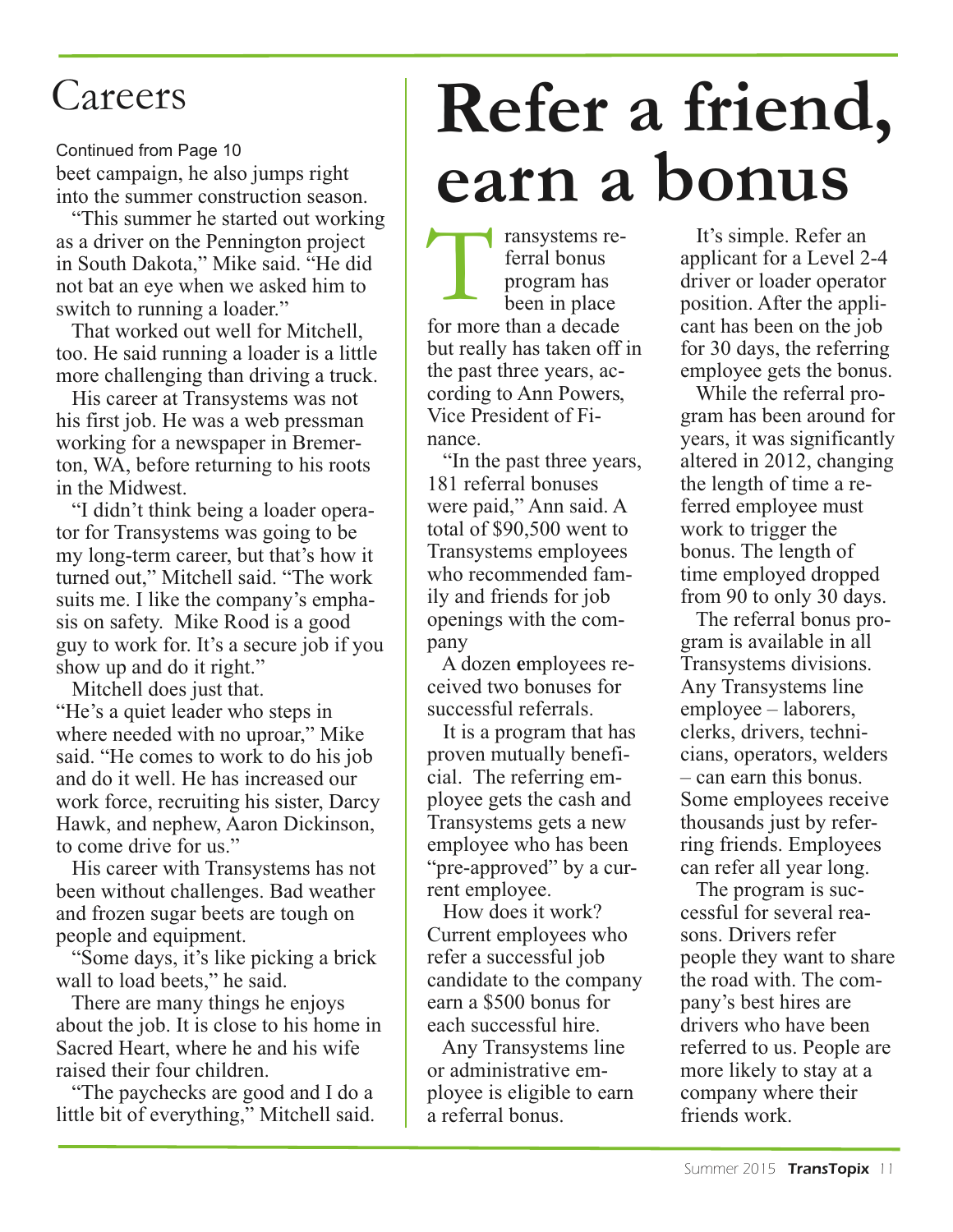## Division Reports **Fryburg job kept us busy this summer**

he Rocky Mountain Division started working on a big haul out of Fryburg, MT, in mid-July. Thirty units are working around the clock to stockpile gravel near Wibaux for a paving project being done by a new customer, Nelcon. The job is expected to run to mid-September. Thirty u

> That's just in time for our drivers and trucks to make it home to Sidney and Worland for the beginning of the sugar beet campaigns.

The harvest forecast is outstanding for Worland. Our customer is looking at the best crop ever. Estimates hover around a 30-ton per acre average. But we're not counting our beets before they're harvested. You never know when a hailstorm can come through and change things.

The crop south of Sidney is really good, while growers



north of Sidney are struggling a bit. According to the factory, it will be a good year in Sidney, but not a record-

breaker. **Steve** 

We put Sidney's fleet of 15 brand new Freightliner Cascadias to work in Fryburg. Everyone who has driven them is excited about the new equipment. It'll roll right into the beet harvest when Fryburg is finished.

Since our beet campaigns start later than the other divisions, we'll travel where needed to wrap up any construction projects that can use our help.

With Sidney now officially part of the Rocky Mountain Division, we've been spending a lot of time there visiting with our customers, MDU

and Sidney Sugars.

Sidney Project Manager John Hoadley and Supervisor Scott Wilson have been working hard to make sure everything runs smoothly there. They put strong emphasis on the MDU ash haul and it really paid off. The haul was complete in record time, wrapping up the end of June. We showed our customer that we can get the job done quickly when necessary.

John, Scott and clerk Christy Dingfelder are to be commended for their recruitment efforts for our summer work. We needed 30 drivers for the Fryburg job, and they had more than 45 qualified candidates ready to roll.

We look forward to saluting our outstanding employees at picnics in both Sidney and Worland in September.

> *Steve Torix, Manager Rocky Mountain Division*

## **Renville nurtures management team**

hile the sugar beets were growing back home in Minnesota, we were growing some managers out in South Dakota. Pennington County milling W

Project Manager Jeff Thomas



Mike

and Supervisors Zeke Nott and Dave Wedel had no experience managing construction when they

stepped up to the plate on the job near Wasta, SD. The novice management team was sorely tested by Mother Nature. In early May, we started working in a blizzard, which later created flooding twice in the gravel pit area. Wind, hail

See WEATHER, Next page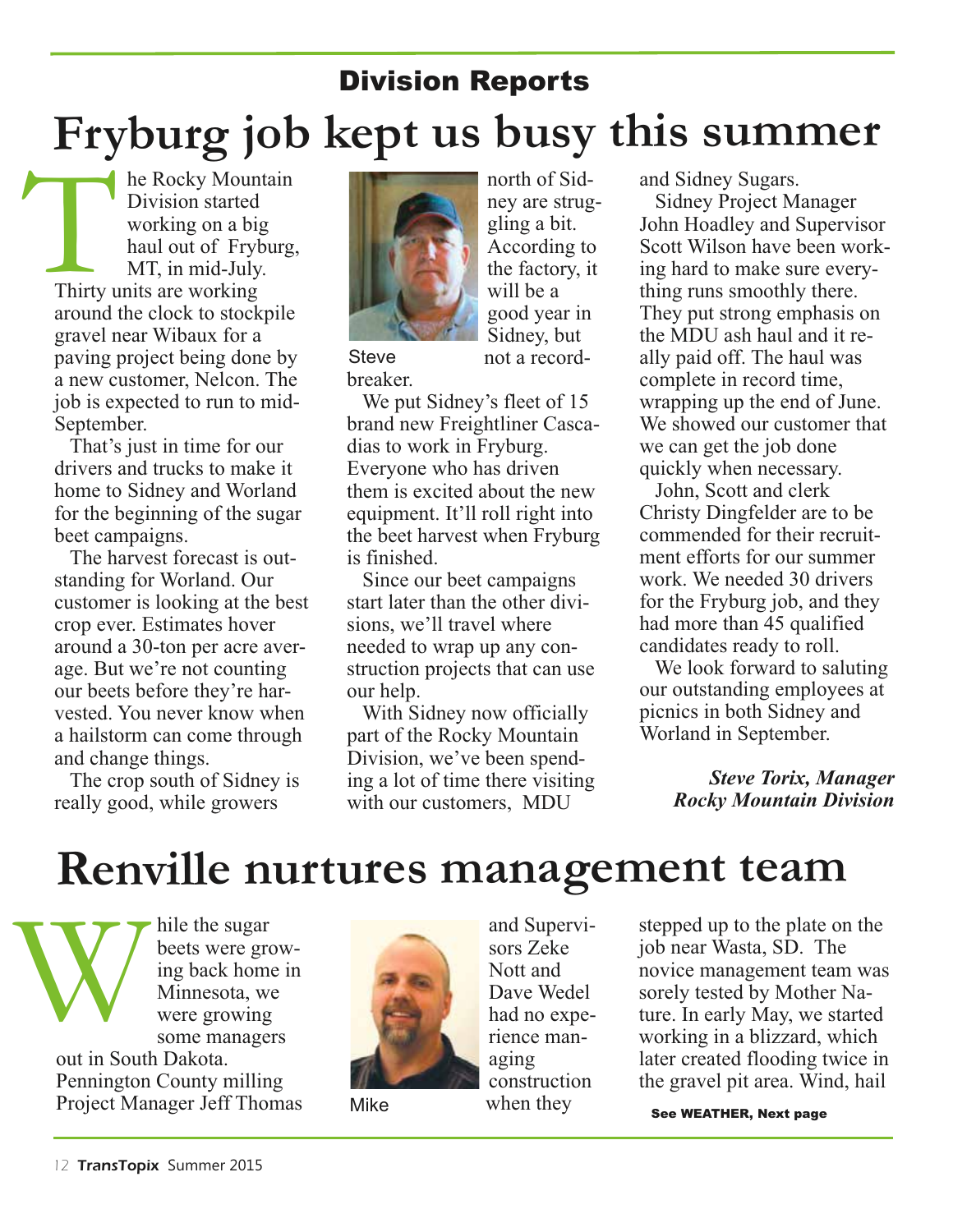## Division Reports **Weather was challenging in South Dakota**

Continued from Page 12 and a bit of tornado activity joined in over the course of the summer. The managers handled it all beautifully, shutting down when needed to protect our team. They did a great job handling the elements and supporting the 35 employees working the job.

Managers were not the only thing growing in South Dakota. With a 50-50 split of employees from Idaho and Minnesota, the summer also nurtured a sense of camaraderie among drivers, technicians and managers from Transystems' widespread divisions. We put forth a joint effort. While we came from different divisions, we worked together as one company to get the job done.

Technician Lucas Slagter can be credited with keeping the wheels turning on the Pennington job. We were thin on technicians, but Lucas took ownership of the project and kept the equipment running. After working a full day shift, he never hesitated to come in if needed for night repairs. We are all thankful for his help.

The customer and the employees were happy with the Pennington job. Morale was so good that some employees wished the job would last longer.

The Kane hot oil haul out of Marshall, MN and Fargo, ND





**Weather complicated summer work. In South Dakota, the Transystems team started work in a snow storm which later created flooding.** David Wedel photos

started out slowly, with rain and cool weather dampening the need for hot oil to pave. Scott Pederson was the go-to guy for Kane. He is doing a great job, logging plenty of miles, overseeing the hauls.

Between Kane and the Pennington jobs, our trucks were busy. We had to speed up our summer maintenance program in order to get the tractors onto construction work promptly. Nearly the whole fleet of 35 was rolling. We had 19 trucks running in South Dakota and another half dozen on the Kane hauls. While the Pennington equipment headed home in early July, more units were pressed into service for Kane, topping out at 12 for Marshall and eight for Fargo. Those tractors will work right up to the beginning of the beet campaign. And what a campaign it's

going to be when it starts in mid-August.

In my 22 years with Transystems, this is one of the best crops I've seen coming up. We increased from 118,000 to 125,000 acres and the crop looks amazing. If it continues to come together, this could be a bin-buster.

Our technicians did a good job getting ahead and ensuring a successful summer construction campaign. As construction wraps up, we will again count on them to have us ready to roll for beets. In order to fill the drivers' seats, we're planning a training program for new students. We'll teach them to drive and help them pass their CDLs. Then they will be committed to work for us for at least a year. It's a win-win program.

*Mike Rood, Manager Minnesota Division*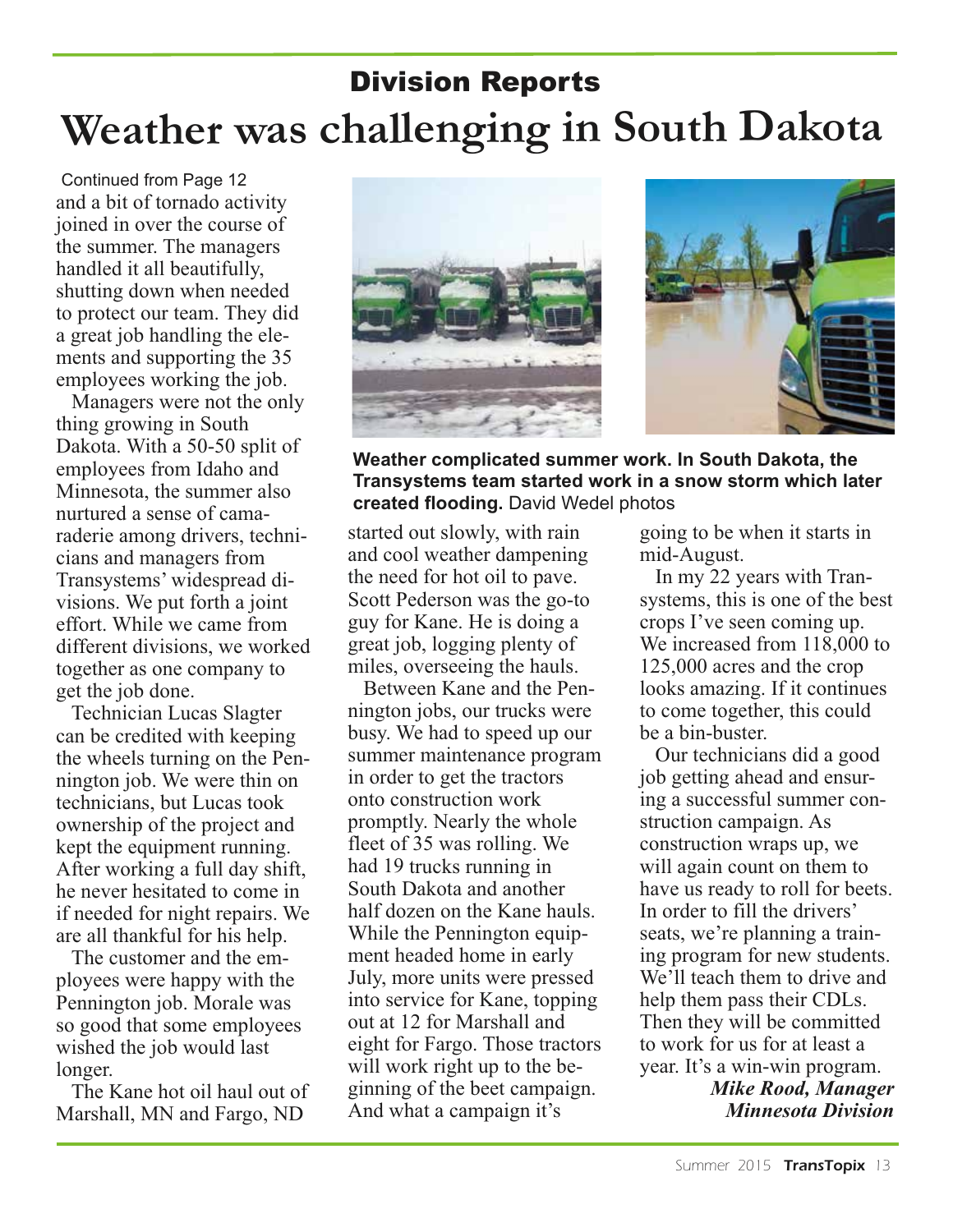## **Busy summer, busy fall in Idaho** Division Reports

t the peak of summer, things are looking great in Idaho. A perfect spring to start a record beet crop was followed by plenty of heat and enough water to



grow the crop. Our hot spell came a little early in late June but the water is holding out and only a few beets in

Kevin

western Idaho and eastern Oregon will be short of water. We knew that was coming so it's no surprise.

When we start rolling on harvest Sept. 10, we will have plenty to keep us busy.

Busy was the key word for the division. The Mountain Home Air Force Base job for Knife River was switched to a night job by the customer. That worked out well for us since the daytime temperatures were in the 100º range.

We wrapped up the Hailey Airport job with no losses from beginning to end. I'm proud of Aaron Woolman, who supervised the project. There was a lot of traffic in and out of the airport and we had a really short haul there,



**A perfect spring followed by a warm summer is setting Idaho up for a great sugar beet crop. Harvest is scheduled to begin around Sept. 10.**

only six miles. All those elements made it challenging and Aaron handled it beautifully.

We sent employees and equipment to North and South Dakota to help out. Jeff Thomas and Dave Wedel sharpened their management skills on the Pennington County milling project in South Dakota.

My hat is off to our entire maintenance staff for a job well done. We got lots of feedback about the good

shape our trucks were in when we sent them out to work construction. The summer maintenance work is on time and on budget. I couldn't ask for more. Some of our equipment will be out until the beet campaign begins.

We'll welcome the equipment and employees back with a bunch of picnics and barbecues in August.

*Kevin Iversen, Vice President and General Manager Idaho Division*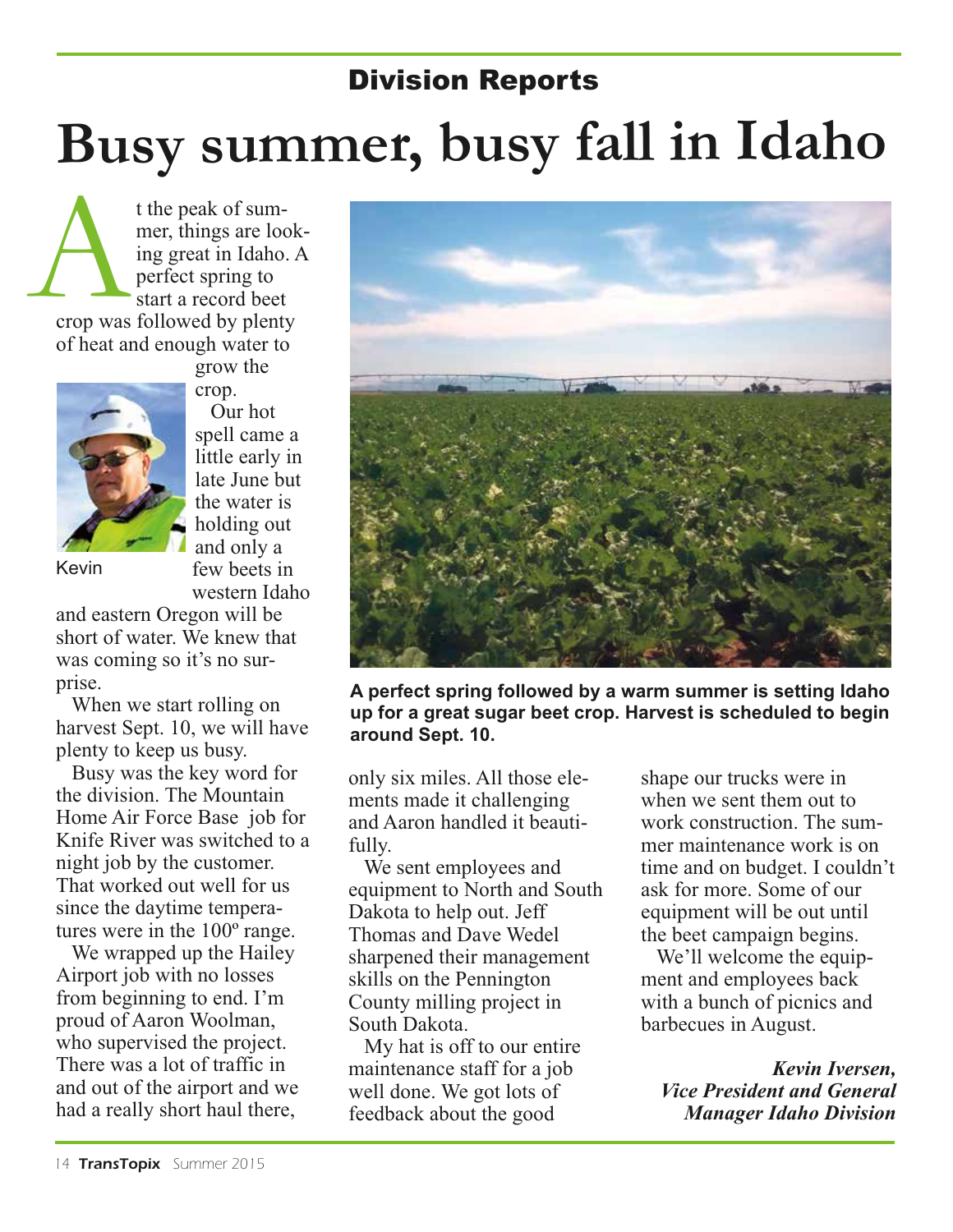## **High spirits, hard work this summer** Division Reports

ransystems' "what else can I do to help" attitude is thriving in western North Dakota. Everyone is kicking in and helping out on our summer construction projects, and we're having fun getting to know drivers from all across the company. Even with delays caused by weather, our employees'spirits are high. kickin

We wrapped up the first half



of the Watford City stockpile job right on schedule and rolled into the second part of the job in mid-July.

Mike

Our Dickinson job was very successful under Robin Novak's watch. We wrapped it up in late June. Forty-four drivers then moved on to the South Park aggregate haul, running 24-hours-a day, five days a week. It's wonderful work for our employees. Lots of rain challenged us on the McKenzie job, but we got it wrapped up in early July and moved onto work near Alexander, ND.

The entire Transystems team has worked well this summer, but Josh Kayl and his crew deserve extra credit



**CDL classes were part of the summer program in the Red River Valley. Trainers did a great job teaching novice drivers how to operate trucks safely.**

for getting South Park up and running. Robin Novak and Tracy Magnus faced many obstacles in managing the Dickinson job. They innovated on site to ease the hang up on the unloading end of that job, keeping our trucks flowing.

We will barely finish construction before the sugar beet campaign begins in the Red River Valley. Beets start rolling Aug. 20. It looks like it's going to be a good crop.

We are ready for it. The summer maintenance program is running like clockwork and we are keeping to our timeline better than ever. We amped up our recruiting efforts right after the Fourth of July with an advertising campaign and expect to be fully staffed for the campaign.

Sean Scott and his driver trainers did an outstanding

job this summer, running three CDL classes which will provide us with a couple dozen new drivers. As they complete the summer courses, the new drivers head out to the construction projects to hone their skills. They will be well-prepared for the beet campaign with good training and actual road experience under their belts. The trainers did a great job teaching them how to operate a truck safely and efficiently.

We celebrated all of our employees at picnics at every project during late June and July. Thanks to a great crew, we had a safe, productive summer and look forward to the beginning of the sugar beet campaign.

> *Troy Carl, Vice President and General Manager Red River Valley Division*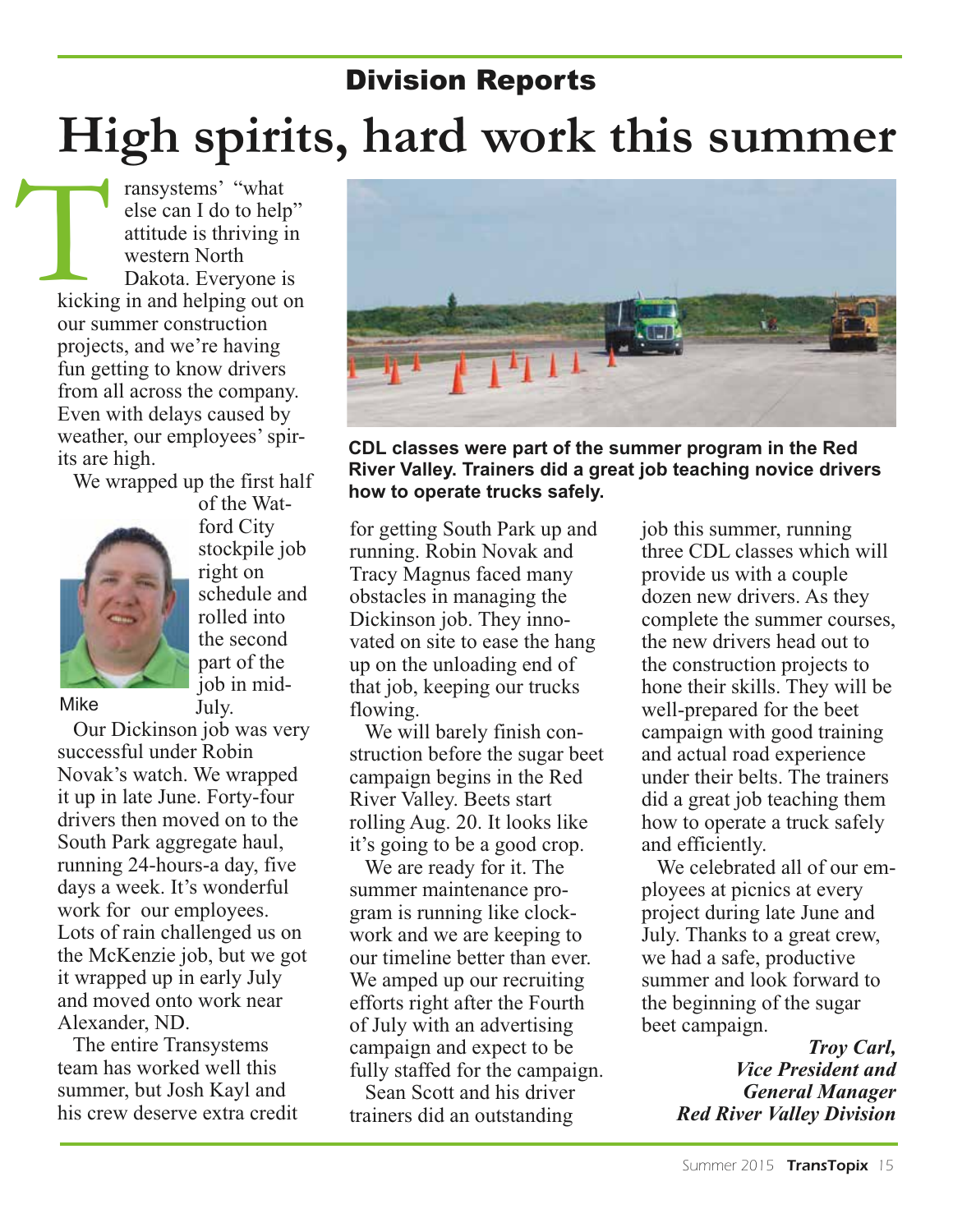# **Inspections ensure safety** <sup>M</sup> <sup>R</sup> Equipment and manufacturing

any small steps add up to Transystems being a "Leader in Safety." Vice President of Equipment Adolfo Siqueiros keeps an eye on those steps 24-7.

"A few weeks ago, I read a very interesting article about a survey that asked fleet managers throughout the

*"If we reduce out costper-mile by just one cent, it equals almost \$350,000 in total savings each year. What a difference a penny can make."*

**United** States one question: What is the main objective of a fleet manager?" "As you can imagine, there were many valid responses to

that question," Adolfo said. "However, one response stood out above all the rest. 'The main objective of a fleet manager is to save lives."

"One big way we ensure that Transystems remains a leader in safety is by performing special safety inspections at least every 10,000 miles," Adolfo said.



Transystems maintenance teams perform inspections on every tractor and trailer, checking vital equip-

Adolfo

ment components such as tire pressure and condition, brake system, vehicle coupling devices, lights, etc.

"All of these components promote safe vehicle operation," Adolfo said.

That focus on maintenance is an integral part of how Transystems operates, whether it's looking into ways to reduce cost-per-mile or improving our safety score.

"If we reduce our cost-permile by just one cent, it equals almost \$350,000 in total savings each year," he said. "What a difference a penny can make."

Adolfo and his maintenance team always consider better ways to create a safer work environment in our shops, out at summer projects and in our vehicles.

Remaining a leader in safety is an ongoing process. "We are in the process of

reviewing our technician job assessment with an emphasis on proper lifting techniques," Adolfo noted. "And we will be enhancing our safety communication process including daily 3-minute safety moments and more frequent shop safety audits."

With five months of Transystems employment under his belt, Adolfo is seeing the company from every angle and every project.

Adolfo has traveled nearly every week since he came to the company, visiting projects from each division.

"My on-going training happens just as much at the many projects I visit, as sitting at my desk at the GFSC," Adolfo said. "I'm really enjoying the start of my journey at Transystems and look forward to a bright future. I love what I do and I look forward to the new challenges and opportunities that each new day brings.

"I have met a lot of great, dedicated people within the Transystems umbrella. I've enjoyed everyone's support and eagerness to consider new ideas on how to make Transystems operation run more effectively," he said.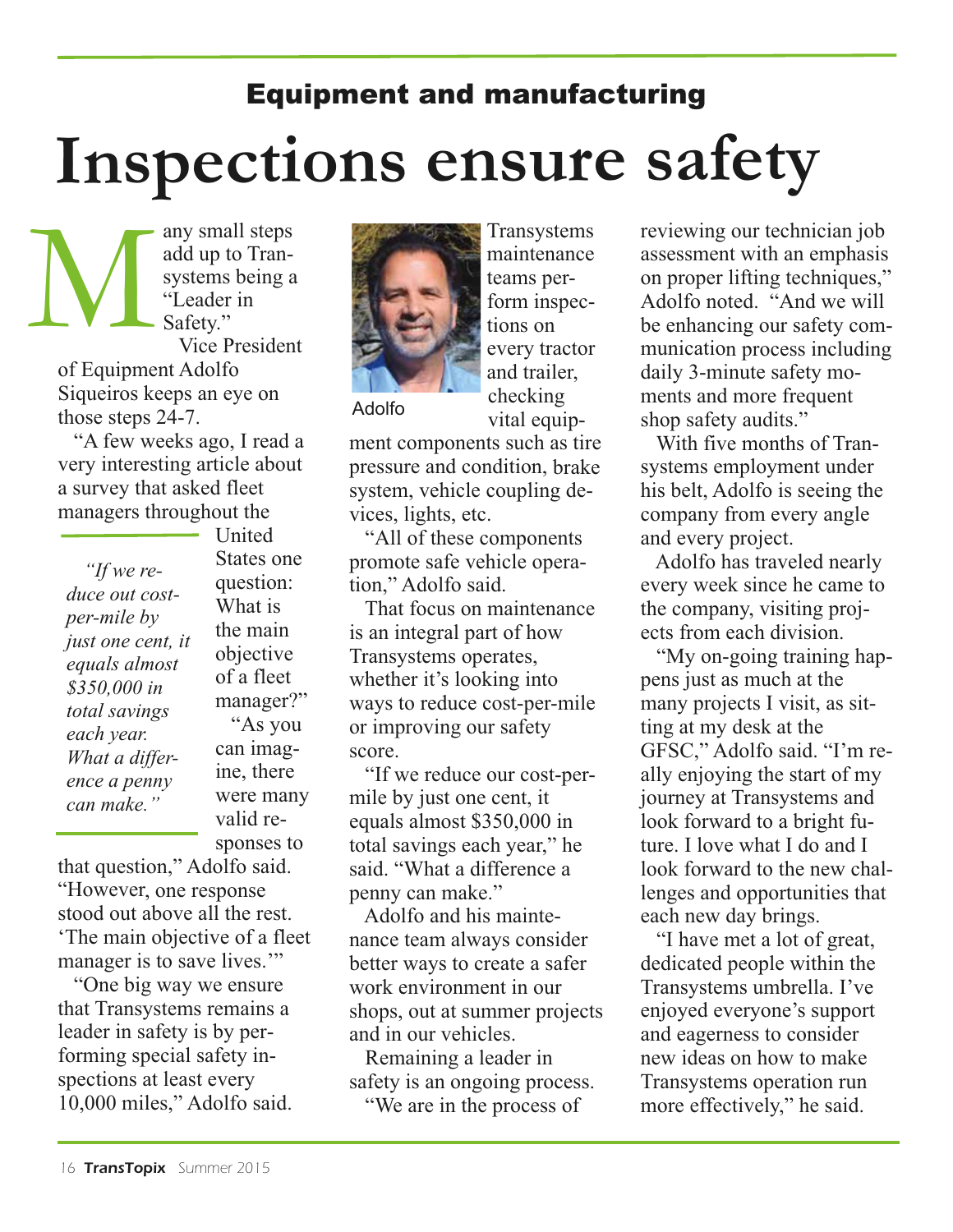# **Money-saving idea pays off**

ed River Valley Administrative Cordinator Barb Zavala came up with an idea that will save the company thousands of dollars. For more than a year, she worked on a way to decrease the unused Sirius radio service in the Red River Valley. R<br>the com

This spring, with the help of the Service Center's Viki Gallagher, that hard work paid off.

The costly problem was the charge for Sirius radio service in trucks parked during the off-season.



"Barb identified units which would be idle during the summer months and temporarily cancelled the service on

Viki

those units," Ann Powers, Vice President of Finance, said. "More importantly, she identified units still on the company's Sirius plan which had been sold."

In the coming year, the idea will pay off to the tune of some \$12,000. But Barb did not stop there. She also developed a plan for monitoring units going forward to keep costs as low as possible. Viki provided information



Barb

about the amounts of the monthly charges for the Sirius service.

That money-saving idea may earn Barb and Viki each a \$100 reward.

The possible \$100 reward is part of the cost saving challenge program that started in the Service Center in 2008 and has grown to include Idaho and the Red River Valley Divisions on a small scale.

"At the end of each challenge year, everyone reports on how they did with their cost saving idea," Ann explained. "A person's name is entered into the hat for each cost savings idea they had. We then draw two names and each winner gets \$100."

In the seven years that the program has been in place it has proven itself.

"I can comfortably say that

we have saved several hundred thousand dollars over the years," Ann said. "What starts out as a \$200 idea quickly escalates into other savings. This program is now part of our culture. Employees are coming up with ideas throughout the year – not just during the challenge."

Who better to identify savings than the people right at the source? Over the years, savings have been identified in areas such as office supplies, postage, energy usage, communications and travel to name a few.

"We've had ideas such as reducing the cost of paper by always printing double-sided copies or printing reports to a PDF file rather than to a hard-copy," Ann said. "There have been many ideas for streamlining processes to save time spent."

The challenge's criteria are simple. Find a savings in direct costs, such as reducing purchased services or supplies. Or find a way to reduce the amount of time employees spend on unnecessary tasks, freeing the employees for more productive tasks.

Every employee of the GFSC has participated in this program, Ann said. When they participate, the entire company benefits.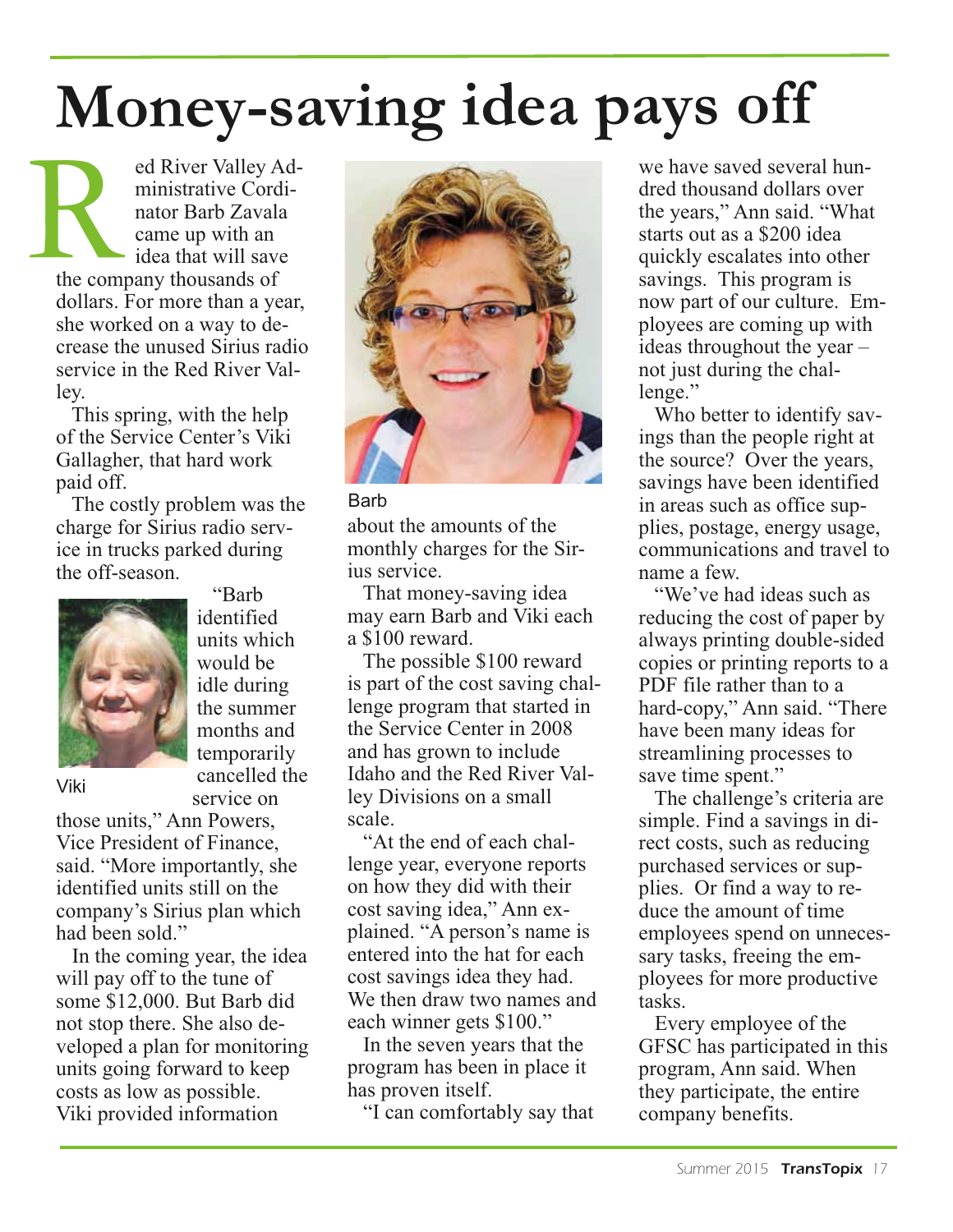## **Administration part of safety team** Administrative Report

he administrative staff regularly compiles safety data for projects and divisions. TRANSFERICITY<br>
THE ACTION PATT SERVICE OF SALE OF SALE OF SALE OF SALE OF SALE OF SALE OF SALE OF SALE OF SALE OF SALE OF SALE OF SALE OF SALE OF SALE OF SALE OF SALE OF SALE OF SALE OF SALE OF SALE OF SALE OF SALE OF SALE

Every Tuesday each project clerk assembles and emails the project's safety dashboard.

Managers use the safety dashboard to address poten-

*The new AssetWorks Ranger system in Transystems trucks provides a much better way to monitor drivers' hours-ofservice. Project clerks will work closely with the project managers to monitor each driver's hours-of-service.*

tial risk areas for the project and to assess the project's overall safety performance. The safety dashboard covers the number of safety audits and check rides, corrective actions for defects noted on safety audits, the training level of

drivers at the project, the progress of drivers in Transystems Safe Driver Continuous Improvement Program,



employees' status for online learning assignments, safety alerts and anticipated weather conditions.

Have you been asked to do a safety audit lately? If so, you should thank your project clerk. The clerk scheduled your audit and gave you a paper audit form or a tablet computer to do an electronic safety audit.

The project clerk also keeps up-to-date the Safety Board at the project. The clerks update the safety audit defect report, corrective actions, and post any new safety reminders or alerts

Speaking of corrective actions and identifying risk, Sheri Evenson at the Moorhead Project and Katie Galland at the Crookston Project are not shy when it comes to reminding other employees about the personal protective equipment.

Taylor Waite at the Idaho Division office takes it upon herself to shovel the sidewalks. She is out shoveling as soon as the first flake falls making sure the walkways are safe for the office staff and any visitors.

Sandy Richard at the Worland project is an enthusiastic team player when it comes to identifying risks and promoting corrective actions that benefit all Worland Project employees.

Toni Blood takes true ownership with regard to Renville's safety committee. Toni schedules the meetings and records all the notes from the safety committee meetings, making sure that none of the vital action steps and discussions is forgotten.

What else is in the pipeline?

The new AssetWorks Ranger system in Transystems trucks provides a much better way to monitor drivers' hours-of-service.

Project clerks will work closely with the project managers to monitor each driver's hours-of-service.

The administrative staff supports Transystems' safety culture many different ways, and we continue to do more every year.

> *Kari Franks, Senior Administration Manager*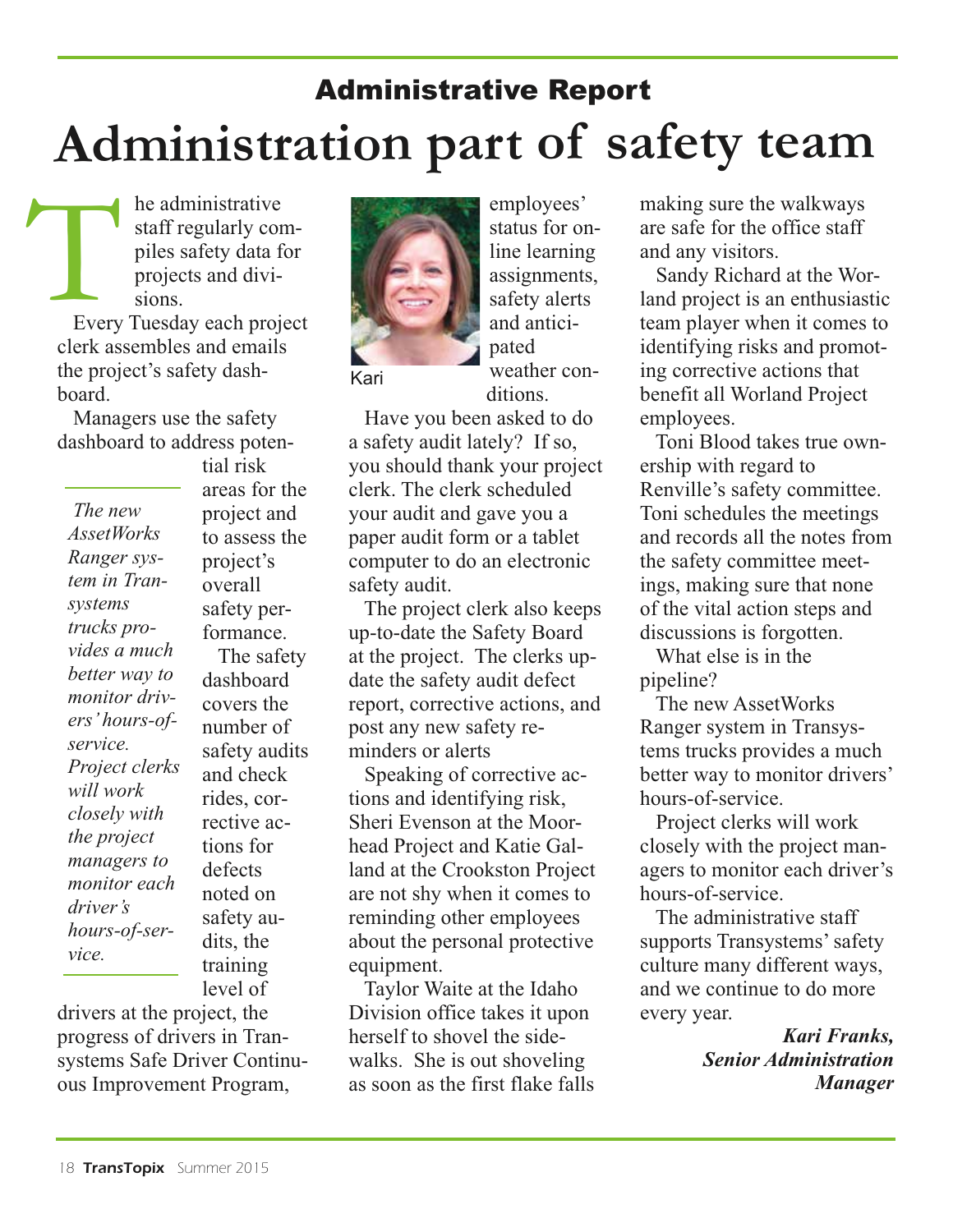## **Safety programs attract employees**

ome people kick back and relax during the summer. Transystems Retention and Recruiting Manager Josh Rector is not among them. S

"We started the summer going hard, looking for the right people to staff our construction projects. Now we're gearing up for the sugar beet campaign," Josh said. "We are ready to face the challenges of staffing for the campaign. I'm focused on



executing our plans to make sure we attract the right employees, those who understand the culture of Transys-

Josh

tems," he added.

To get that job done, Josh has been traveling. Since joining the company less than five months ago, he has spent time in the Bakken area including stops in Williston, Watford City, Dickinson and Glendive. He checked out recruiting opportunities in Grand Forks and Fargo and managed to squeeze in a little fun at the Hillsboro company picnic. Next, he's off to Idaho to finalize fall recruiting plans.

Every stop along the way



**Parades and picnics are all part of the summer recruitment and retention program. The East Grand Forks crew rallied for Transystems entry in the Aneta, ND, parade. Project Manager Rick Larson's girlfriend Misty Molstad, left and EGF driver Bruce Voelker lent a hand preparing the entry.**

has been a learning opportunity for Josh.

"Spending time talking to those who work and live near the congested, unsafe roads and in the culture of the oilfield has given me a new perspective on how much prospective employees want to work for a safe company," Josh said. That's an advantage for Transystems. The opportunity to work for a local company that emphasizes safety is attractive to prospective employees.

"The company's investment in safety makes recruiting a breeze," Josh said.

Traveling is not all Josh has been up to. He also has been improving existing programs and dreaming up new ones to

recruit and retain quality employees.

The modern job search for many is much more of a consumerprocess. Prospective employees do much more online research before choosing to apply.

"Think of how you buy on Amazon.com. You compare prices, features and read reviews," Josh said. "It's my aim to highlight Transystems' strengths for candidates searching online. We need to tell our story and communicate our core values.

"We are making changes to our application website(www.transystemsllc.com) to make it more

See JOIN OUR TEAM, next page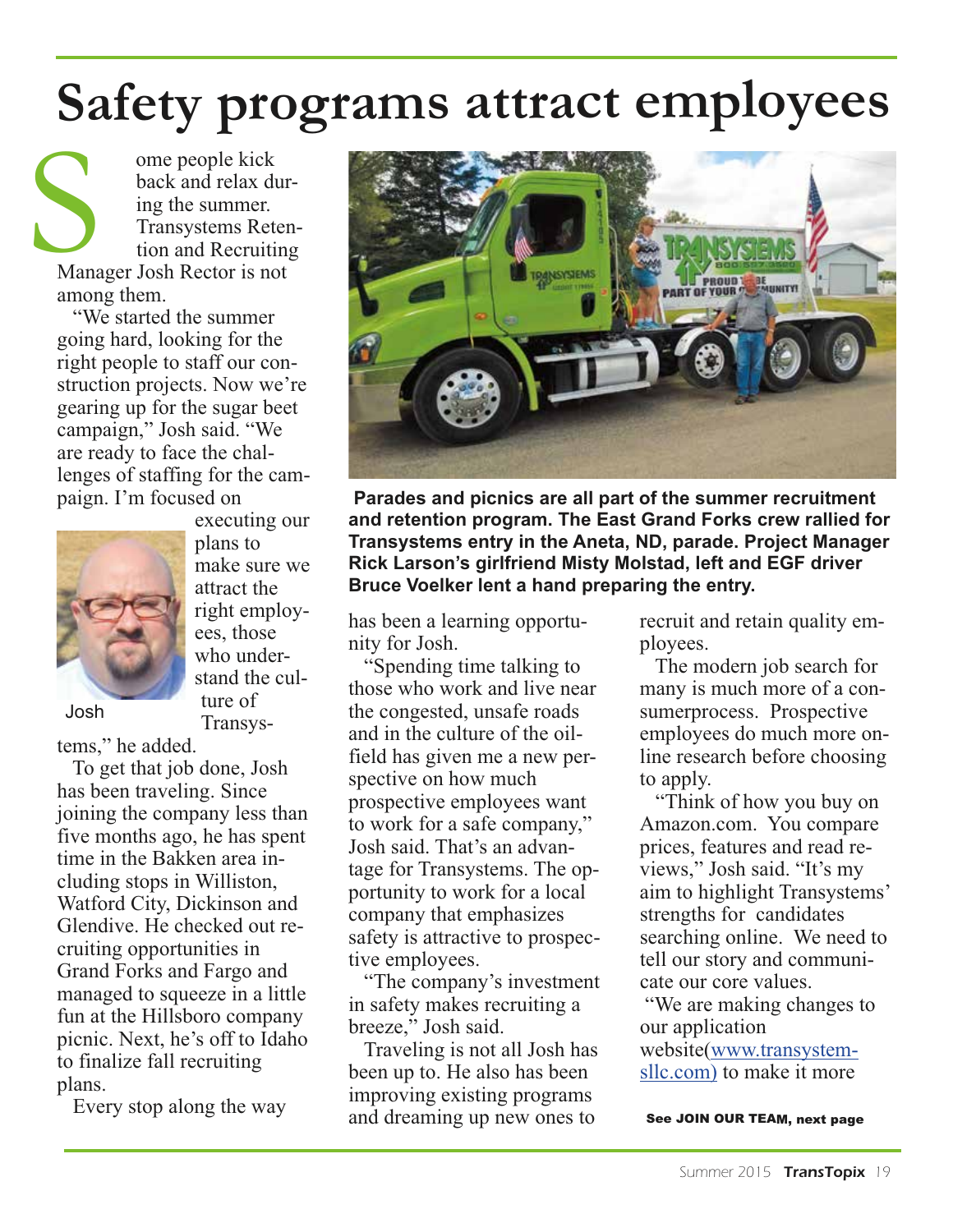## **Great innovation: Gate limiters**

or years, Transystems' team of innovators struggled to build a gate limiter to make operating a belly dump on construction projects safer and more efficient. When inspiration struck, it took only hours to build a working prototype in the manufacturing project's Twin Falls shop. **Francisco**<br>Francisco de la poeta de la poeta de la poeta de la poeta de la poeta de la poeta de la poeta de la poeta de la poeta de la poeta de la poeta de la poeta de la poeta de la poeta de la poeta de la poeta de la po

A gate limiter is used by a driver in the cab to set the gate opening distance on the belly dump trailers. The driver in the cab is unable to see how wide the gates open.

"We wanted to develop a safer, lighter, and easier sys-

tem," Manufacturing Project Manager Derek Torix explained. "Before the innovation, we used chains that went from gate to gate and through keyways to adjust opening distance. This raised safety concerns. The driver had to crawl under and adjust it which is also time consuming."

Another concern was that occasionally the keyway limiters would rip off with the force of the rams which could cause a loss and also affect maintenance costs.

Then there were the pesky chains. "They seem to hide some place and every year we would try rounding up chains and end up buying more and more," Derek said.

Gate limiters are primarily used for construction jobs. The system helps make customers happy with consistent rates of discharge of material. Moreover, the equipment unloading is less likely to become stuck in excess material.

"For example, when we windrow material the customer may want long skinny windrows or short wide windrows," Derek said. "The limiter is used to keep the

See TWIN FALLS, next page

## Join our team

Continued from Page 19 accessible on mobile devices. We also are making changes to the application process with the overall goal of allowing our hiring managers and supervisors to spend more time talking to quality leads."

Transystems videos will be hitting Facebook soon.

"You may even see our ads preceding your next YouTube video," Josh said. "I'm particularly excited and pleased that Mike Rood approved the introduction of YouTube in southwest Minnesota. We

will have a presence on the nation's No. 2 job search site, Glassdoor.com, and onMinnesotajobnetwork.com."

It's not all new school. Old school recruiting techniques still have advantages. "Some of the best resources we have had lately are local job service representatives," Josh said. "Making those connections and making sure they are informed of Transystems opportunities have gone a long way."

It's not just a job that Transystems has to offer. It's a career choice.

"As we add more summer construction positions, we are a year around company. We

are a very good full-time career option for families," Josh said.

"But the battle might be in the mindset of everyone on the front line of the hiring process to talk in terms of 'Career' instead of 'Job' or 'Project.'"

Retention efforts have not fallen by the wayside while recruiting is going on.

"Retention has been incredible," Josh said. "We have been reviewing all activities with project managers and supervisors and they have been doing an excellent job touching base with employees and conducting off-season activities."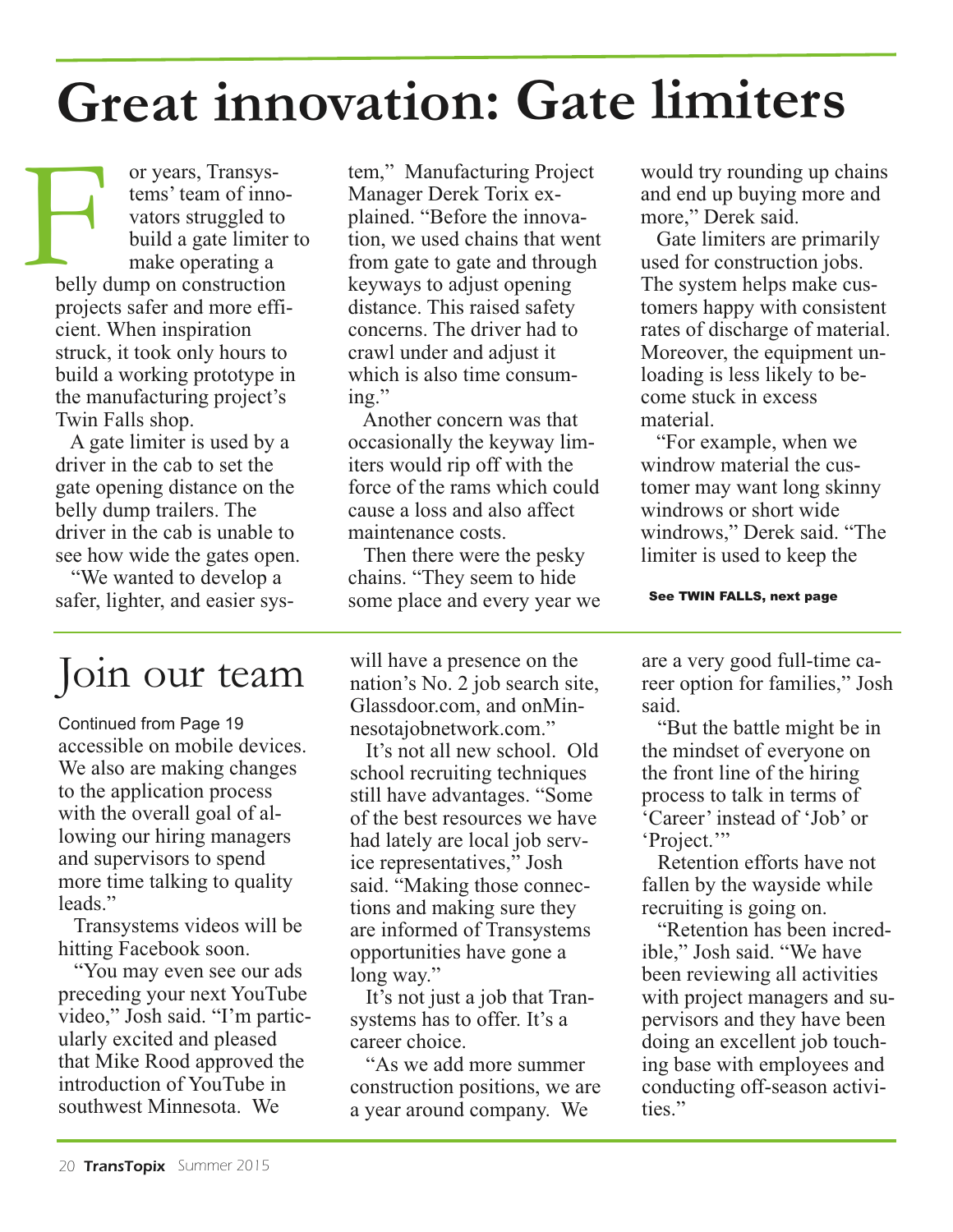# **Twin Falls keeps on innovating**

Continued from Page 20 windrows consistent as well as keeping the windrows from being too wide causing the trucks to get stuck."

#### **An idea is born**

"We were talking about creating a sturdy, heavy duty design that was easy for a driver to adjust, safer to use, and reliable," Derek said.

 While Mark Wilkinson was plumbing a trailer he started mulling the problem over and inspiration struck. Why not use a bucket level sensor from a loader?

"After years of trying to figure this out I can't believe we have never thought of it before," Derek said.

Derek, Mark and Joe Clark put their heads together and fine tuned the idea.

They figured out how it would need to be wired and then stole a sensor off of a loader to test the theory.

"Boom! Everything worked perfectly," Derek said.

They welded a bracket to the hopper next to the gate and mounted the sensor there. Triggering the sensor was the next problem.

"Joe came up with an idea that involved a plate with two wing nuts that are easy to take off so the plate can be moved up and down to adjust for different opening widths," Derek said. "Now it is a fully automated system. It is



**Mark Wilkinson, left, and Joe Clark were the masterminds behind manufacturing's latest innovation: the gate limiter.** Derek Torix photo

lighter, safer, and should have less maintenance and operational expense."

The team wasted no time testing the prototype.

"We had to test it right away, we were all too impatient to wait," Derek said. "After the test went flawlessly, we immediately made three more sets, installed them on trailers we were building and put them to work."

The Paul, ID project is hauling several different materials for Kloepfer Construction which put the new gate limiters immediately to the test.

"The nice thing is that they are hauling to the Kloepfer yard in Twin Falls, which is close by so we can be right

there if there are any issues," Derek said. "But so far none has come up."

With the gate limiter innovation tested and ready to roll, the limiters most likely will be added when units go out on construction work next year. Installation takes only an hour on existing units.

"We will install the brackets and wiring harness as we build these trailers and make it a standard feature," Derek said. "We are also going to make extra pieces made so that we can have them on hand to send to other projects that may want them."

"In 15 years with the company, it's the most exciting thing I've seen," Rocky Mountain Division Manager Steve Torix commented.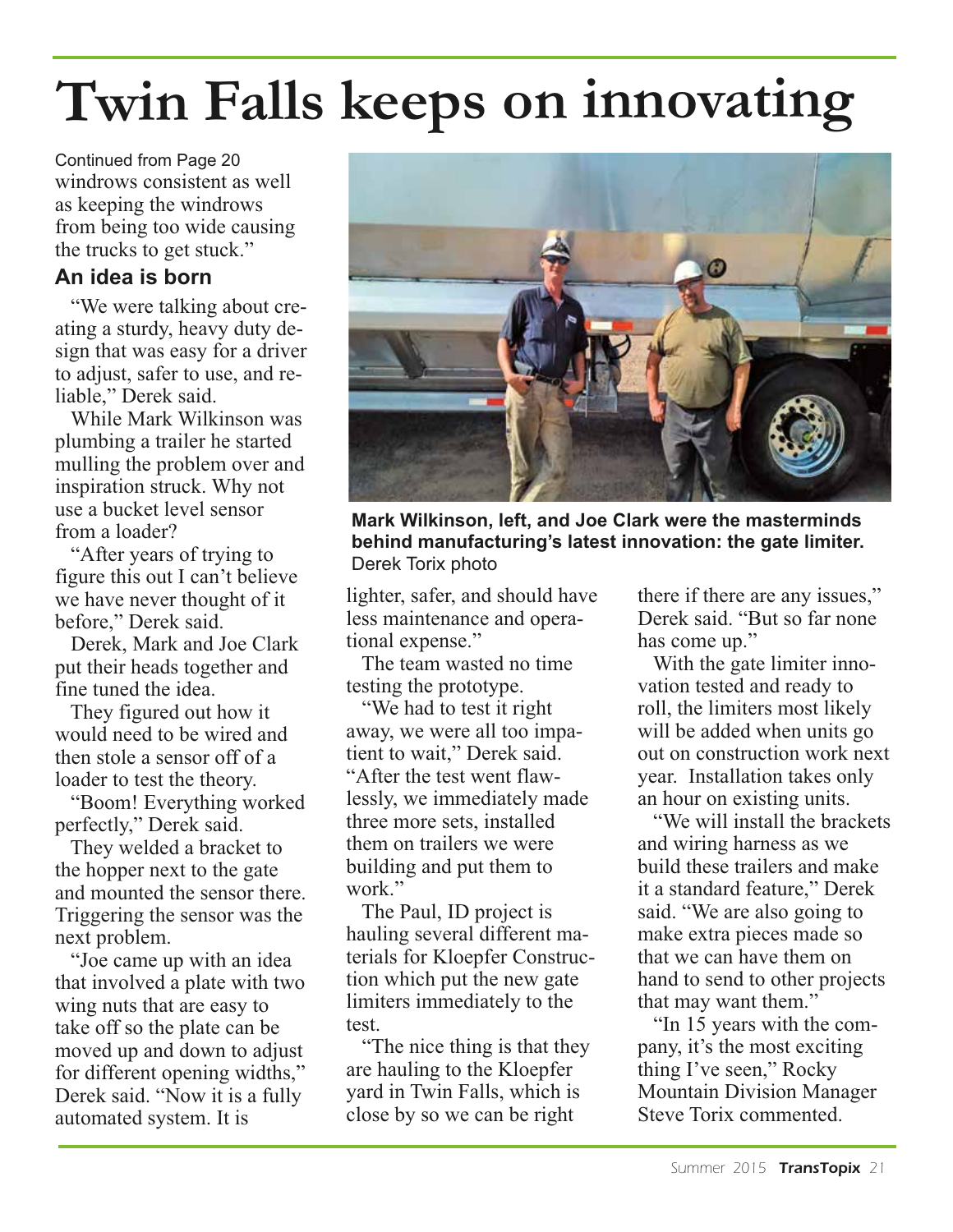## Good news

# **Summer fun, babies and <sup>a</sup> bride**

ransystems family grew by two this summer. At right, Twin Falls clerk Jessica White and Hunt Olsen welcomed their first child June 19. Anna Leah Olsen weighed 8 pounds, 3 ounces and was 22 inches long. and Hun

At far right, Errol and Stacy Rice welcomed baby number four on July 13. Patrick Coulee Rice joins siblings Isis, Valon and Daniel. Patrick weighed 10 pounds 5 ounces and was 22 inches long.

### **Wedding bells**

Retention and Recruiting Manager Josh Rector married Gabbye Hopkins July 11. The couple's dog Maddie served



as ring bearer. Josh's brother, Joe, stood as best man and his brother-in-law, Hoppy, read the couples their vows.

Following the small, private ceremony, the couple hosted a big bash for 150 friends and family members.

The hit of the day was the "candy bar" for the kids who attended.





#### **August**

1. Bradley Loge, Gary Melin, Roger Nelson. 2. William Lohrke, Robert Neisen, Jeffrey Peterson, Chris Ward. 3. Jina Davis, David Sullenger. 4. Chadlee Bly, Brentley Jordan, Donald Runkle. 5. Jacob Betts. 6. Louis Berard, Pamela Nistler. 7. David Eischens, Jack Goodhue, Eric Hall, Bruce Jacobson. 8. Joseph Bruggeman, Mallory Sharp, Richard Wosick. 9. Alberto Arroyo Magos, Eric Berntson, James Claypool II. 10. James Aalderks, Randy Alderman, Mary Castro, Dan Rice, Jonathan Schmeck. 11. Joel Garrison, Charles Reep, Craig Tinlin, Allen Washington. 12. Anthony Atseff, Dalice Hill, Bojan

## Happy Birthday

Senger, Jimmy Stone. 13. Shane Lewis, Myron McCrady, Alfred Nelsen. 14. Cory Gierszewski, Scott Lind, Kirk Metzger, Kevin Miska, Luke Ottem, Matthew Strohmeyer. 15. Arlon Eells, DoroteoEscalera, Neil Hoff, Larry Olson, Vance Thoreson, Marco Tovar Salazar. 17. Christy Dingfelder, Jeffrey Gainey, Ruben Perez, Kenneth Seim,, Ryan Soberaski, Jeremiah Wishard. 18. Toni Blood, Jose Chairez, Sheri Evenson, Joshua Rector. 19. Jordyn Jones, Steven Linde, Marco Antonio Mayo Sanchez, Jerry Schroeder. 20. Bernardo Chaparro, Earl Feucht, Hector Manuel Lopez, Dan Miller,<br>Phillip Murphy, Thomas Rocha, Vern Spoonhunter, Richard Vander Stelt. 21. Martin De La Riva, Robert Free-

man, Kevin Jaenisch, Gregory Lavine, Brad Poppen. 22. Michael Amos, Gregory Blasius, Michael Dunlap, Tyler Niemann, Ryan Sorensen. 23. Bruce Baumgardt, Gilbert Trevino. 24. Steven Bendele, David Hesse, Dana Thomas, Robert Ward. 25. Johnny Atkins, Hugh Brown, Dan Murphy. 26. Julian Andrade, Timothy Dixon, Gayleen Flick, Danny Smith, Dillon Workman. 27. Archie Big Medicine, Joshua Horgen, Benjamin Jirout, Colton Kupitz, Donald McEntarfer. 28. Thomas Inocencio, Garry Leih, Timothy Pagel, Shawn Reed. 29. Thomas Crosby, Gerhard Dupreez. 30. Roy Clever, Dennis Devine, Delbert Gomez, James Justesen,

Richard Lewis, Polly Mejia, Doyle Narry. 31. Thomas Bascom, Paul Desautel, Scott Shultz.

#### **September**

1. Michael Barber, Charles Benger, Lui Cazares Yeverino, Ruben Guillen, Richard Sorenson. 2. Charles Bagley, Corey Blake, Jamie Ness. 3. Benjamin Mills. 4. Geoffrey Applegate, Robert Dunn, Kevin Kasprowicz. 5. Jerome Bretz. 6. Larry Haney Jr., Jeremy Schmierer, Larry Seal. 7. Shane Borg, Brandon Heddan, Joseph Schreffler. 8. Samuel Armas, Daniel Dolence, Harlan Flinn, James Taylor, Shawn Wickersham.

9. Stephen Coleman, Vincent Giambrone, Ramon Gonzalez Escarcega, Shayne Hyde, Terry Knopp, Oral Nikle. 10. Brian Dyer, Timmy Fazekas, Is-rael Guzman, Wade Kovarik, Terry Porter, Randy Wareberg. 11. Sergio Alvarado Sanchez, Nathan Purrington. 12. Esteban Castaneda, Carlos Centeno-Vega, Steven Dailey. 13. Jerry Frame, Katie Galland, Humberto Jaime, Jay Johnson, Jerry Nelson. 14. Julio Alvaro Avalos, Michael Bangle, Lael Huff, Sterren Myklejord, Michael Schwindt, Stephen Williams. 15. Cruiz Bales, Michael Fehlman.

16. Gerardo Canales, Thomas Garcia, Guy Hovde, Brent Lisonbee, Warren Miller, Stephen Muir, Todd Nelson.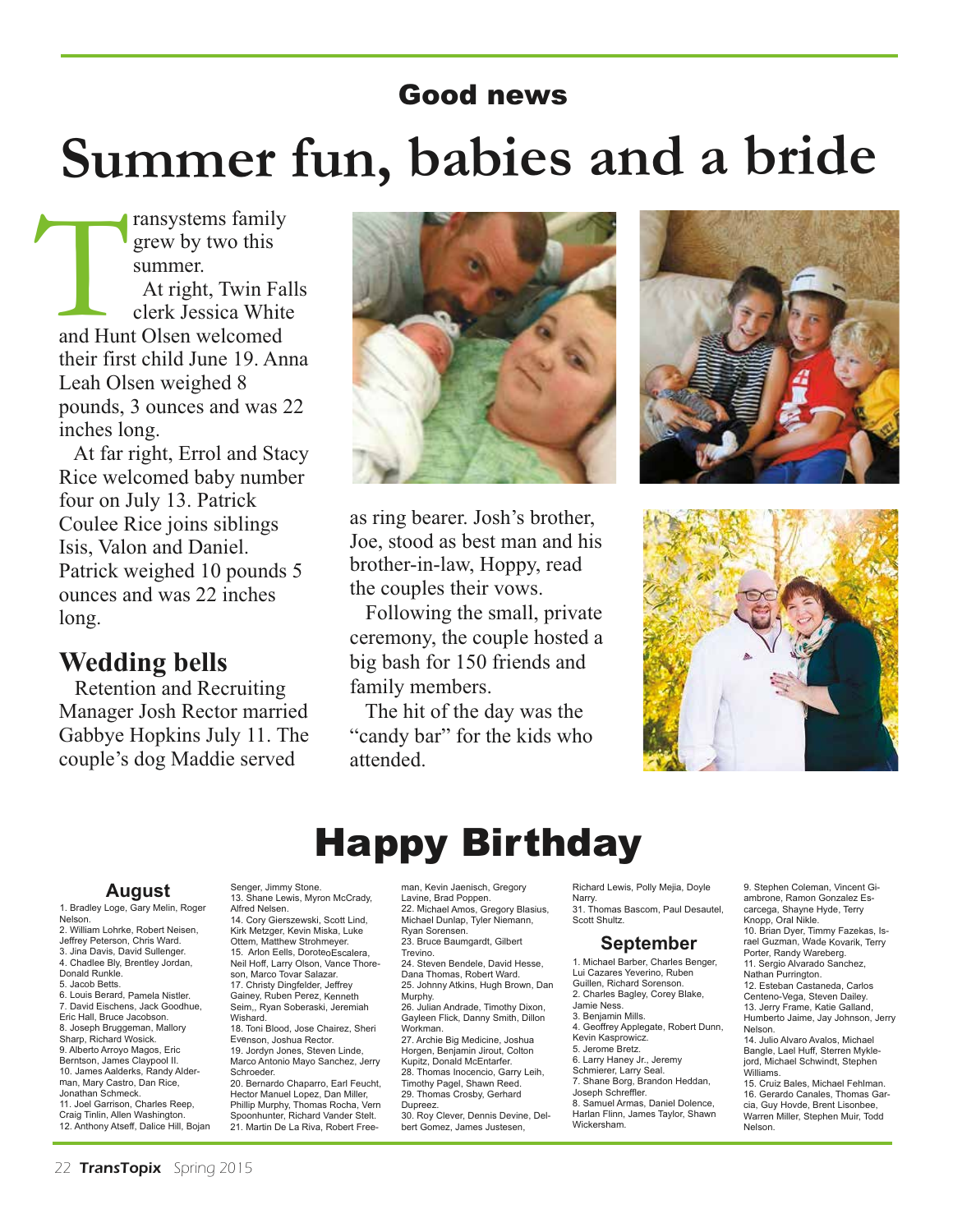### Good news



#### **Well hello summer!**

Left, eight-year-old Tyler Dowell paddled gleefully into summer. The son of Personnel Coordinator Stacy Radovich, Tyler spent a week at Camp Korey in Carnation, WA.

The camp was created so that children living with serious medical issues are able to have the summer camp experience. Children who attend are from 7 to 16 years old. The week is packed with activities including horseback riding, fishing, archery, swimming, camp fires and a talent show. Each week, the camp host children with different medical issues. Tyler attends the session for Solid Organ Transplant recipients. There is a volunteer medical team that attends the camp to ensure each child's daily medical needs are met.

Right, Tanner and Triston Hunt rode away raffle winners at the Hillsboro picnic. Their father is Hillsboro driver Chuck Hunt.

## Happy Birthday

#### **September**

17. Donald Corle, Brian Neilson, James Schwan, Ikromzhon-Shamshidinov. 18. Sarah Nason, Noella Pegram, Vince Towne. 19. Jery Gillaspy, Andrew Greer, Lucas Randow, Alfredo Rojas Soto, Raul Silva, Stanley Taylor, Todd Van Dorn, John Welker Sr. 20. Jama Abdi, Robert Bales, Kelly Clausen, Robert Denruiter, Julian Espinoza, Robert Harris, Randal Mergenthal, Dale Nelson, Darwin Somsen, Colby Stringfield. 21. FarukHyseni, Rocky McBride, Jason Waterworth. 22. Chance Koelln, Eva Moreno, Gerald Wagner, Nathan Wilson. 23. Joseph Foldoe, Elliott Gamblin, Javier Guzman Perez, Adan Lopez, Raul Rodriguez Guzman.

24. David Huddleston, Kristopher Johnson, Aaron Litz, Adam Nadeau, Kirby Philpott, Gordon Taylor. 25. John Burt, Skyler Crump, Steven Hankins, Gregory Landa, Kenneth<br>McKean, Joseph Swiontek, Gilbert Trevino Jr., John Welker, Jr., 26. Bob Brown, Kenneth Burgemeister, Brian Nolan.

27. Andrew Anderson, John Fearneyhough, Oran Hansen, Cesar Munoz Figueroa, Timothy Pethtel, Lyle Sperry. 28. George Belanus, Bert Rose-

meier. 29. Lyle Ausk, Steven Boatman,

Steven Floyd, James Hofstader, Byron Holcomb, Matthew Holmes. 30. Robert Jordahl.

#### **October**

1. Clint Burd, Claude Evans, Tyson

Feller, Mark Jenstrud, Charles Packham, Ronald Utley. 2. Stanley Bruggeman, Kelly Pankratz, Robert Seamons. 3. John Scarlett. 4. Jennifer Bourn, Jason Weeks. 5. Zane Cecil, Robert Salas, Eric Siegfreid, Christian Tate. 6. Maurice Blair, Daniel Brennan, Ray DeLeon, Korky McWilliams, Gene Sampel, Yvonne Sanders, Lance Sharkey, Thomas Ziebach. 7. Mark Albert, Kristine Carl, William Emmett, Glenn Holweger, Cody Lancaster, Clyde Opdahl. 8. Jeremy Crowhorn, Marvin Novak, Jeff Sylskar, David Wedel. 9. Steve Torix. 10. Rodney Lund. 11. Ohran Hasanovic, Ernest Shelvin, Gregory Sloan. 12. Gary Bergman, Tim Fiscus, Mil-

ton Jones, Martin Tolman, Coral Torix, Ryan Wagner, W Wilcox, Mary Zeller.

14. Bradley Arterburn, Jeffrey Feltman, Steven Hager, Jami Hollon. 15. Kenneth Gaylord, Bruce Voelker, James Woolley. 16. Frank Nerud, Allen Piper, Samantha Simkins, James Thara. 17. Martin Aspiazu, Spencer Halverson, Scott Pancheri, Daryl Savage, Julie Small, Michael Thompson. 18. Kyle Jones, Marshal Monk, Cesar Torales Diaz. 19. Dennis Aldrich, Beth Juarez, Travis Perkins. 20. Guadalupe Chavez, Steven Collins, Richard Hartung, Rodney Latta, Joshua Monty, Jean Nguessan, Daniel Schwerin, Mthokozisi Zikahli. 21. Adam Byrne.

22. Joseph Kreidelcamp. 23. Keith Bower, Marisa Bustamante, Benito Molina, Michael Tammaro, Brian Walters. 24. Todd Aasen, Andres Diaz Flores, Mark Hulst, Dennis Rekow, Cory Somsen. 25. Kenneth Cook Jr., Robert Enriquez, Jerry Hoffarth. 26. Jed Garner, Rodney Harris, Ann Powers. 27. Richard Dyer, Myron Harbaugh, Robert Wisecaver. 28. Ernie Conan, Tammy Laroque, Michael Page, Errol Rice, Ronald Smith, Steven Stathis. 29. John Essig, John Hoadley, Mario Reyes, Mark Schmidt. 30. Eric Escobedo, Dan Incerti, Daniel Santana Argueta, Travis Timmerman. 31. Thomas Austad, Gayle Bonnema, Mark Wilkinson.